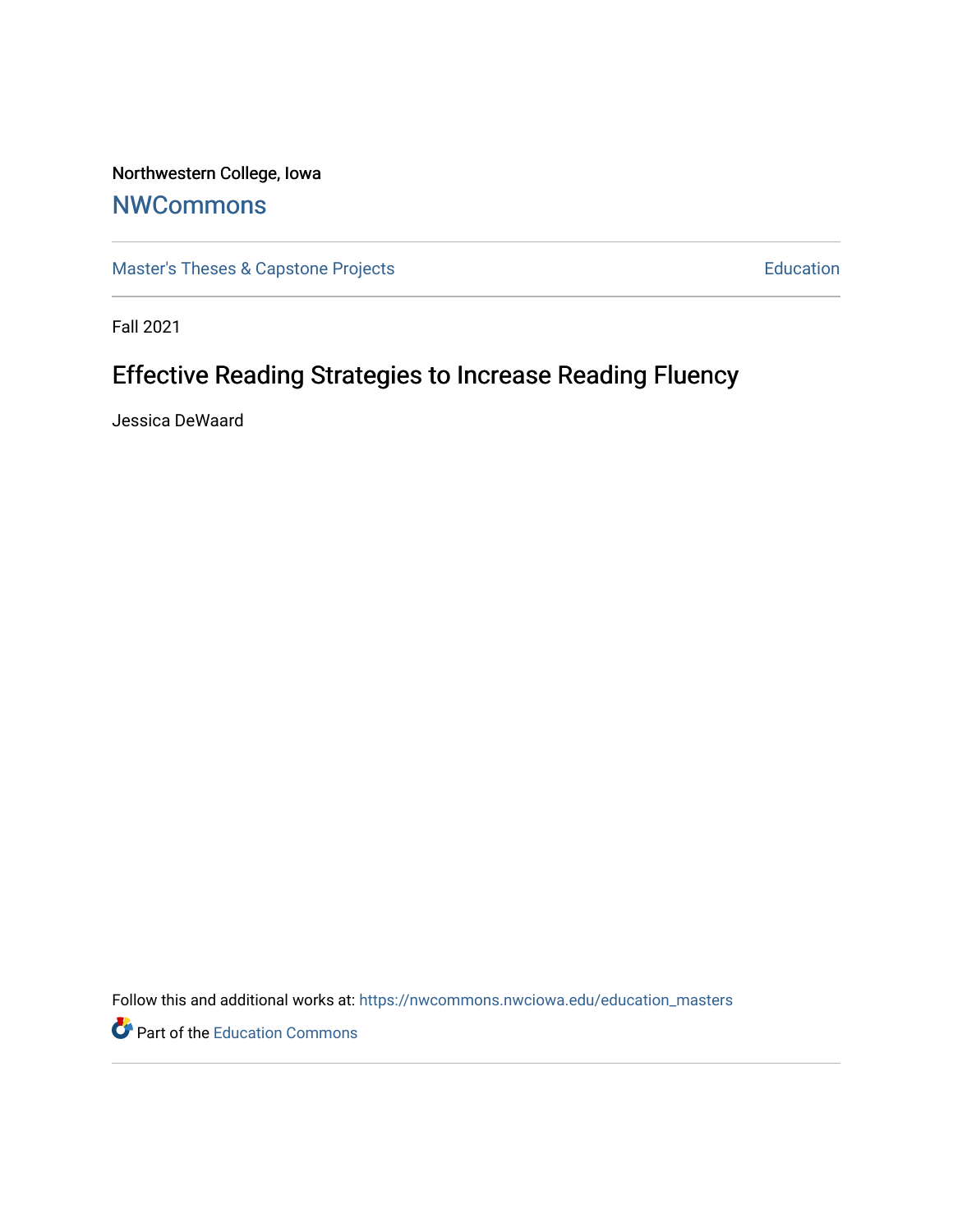Effective Reading Strategies to Increase Reading Fluency

Jessica DeWaard

Northwestern College

December 2021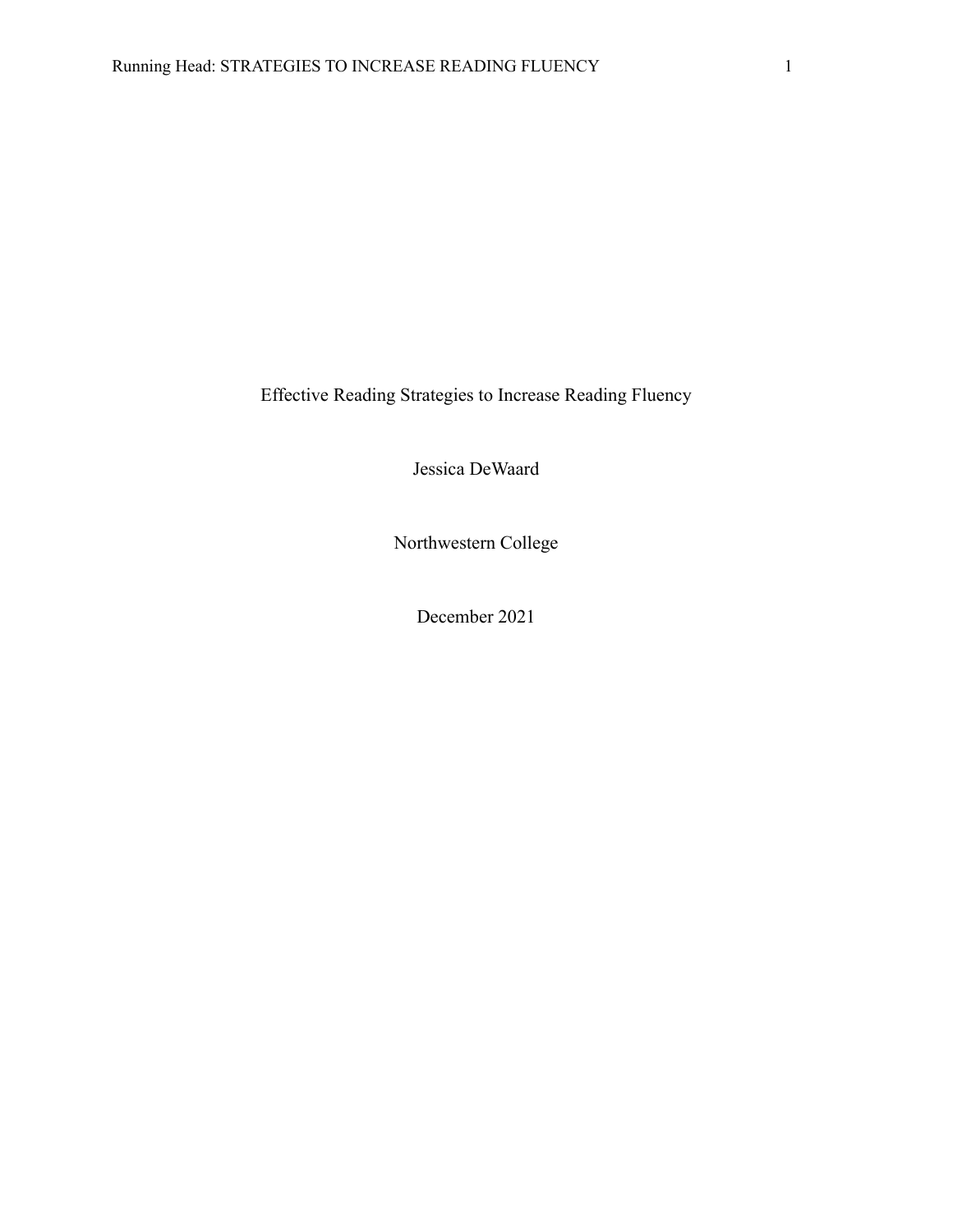# Table of Contents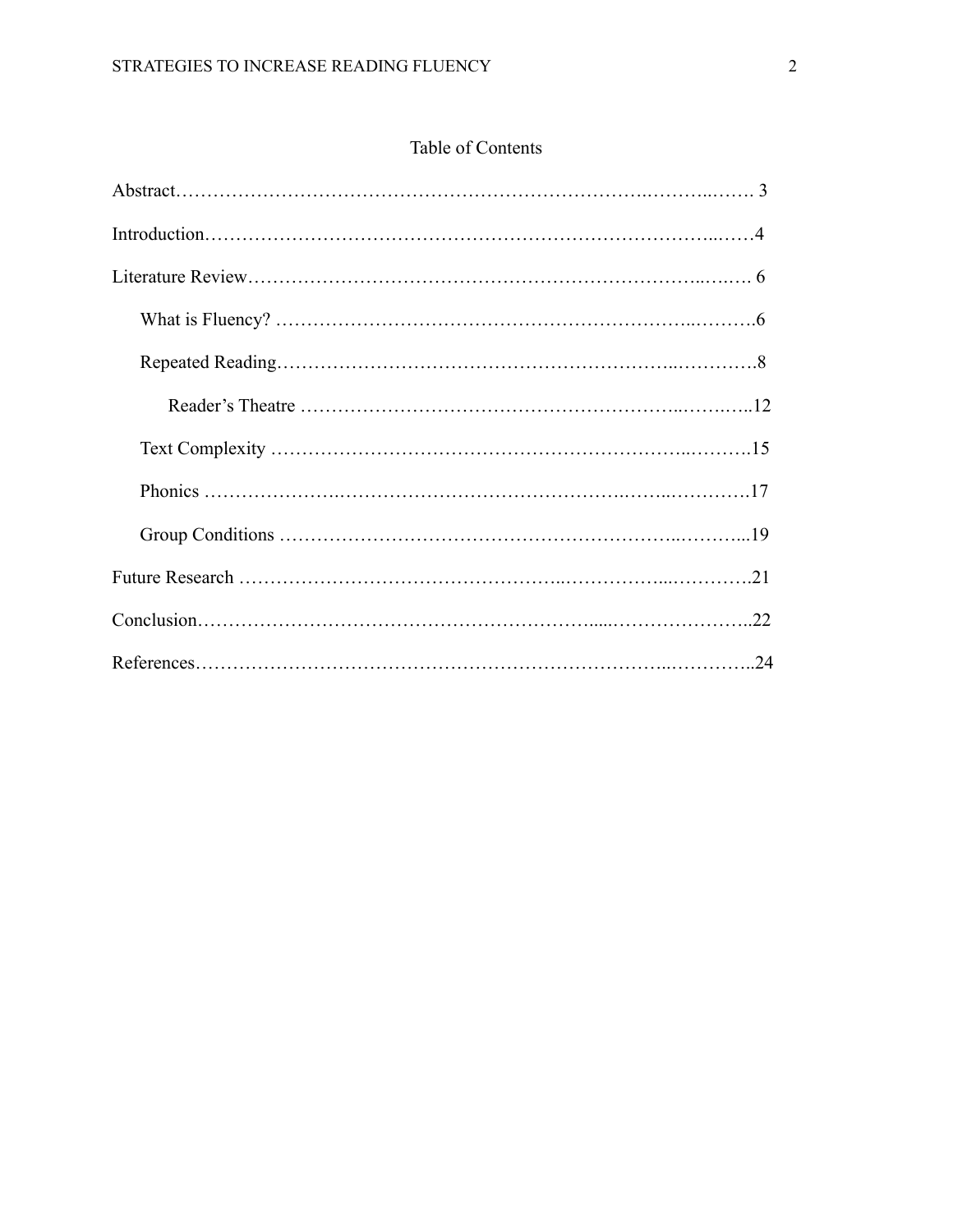# Abstract

Research states that a student's reading fluency has a direct correlation to their reading comprehension. This literature review investigates the most effective reading strategies that increase a student's reading fluency rate. The research explores strategies such as repeated reading, Readers Theatre, text complexity, phonics instruction, and intervention group conditions. This literature review will contain peer reviewed, scholarly journals to research the most effective reading strategies to increase student's reading fluency rate. The results of the various studies utilized within this paper indicate repeated reading that incorporates scaffolded repetitive readings of a text have been highly successful.

*Key words:* repeated reading, fluency, Readers Theatre, reading strategies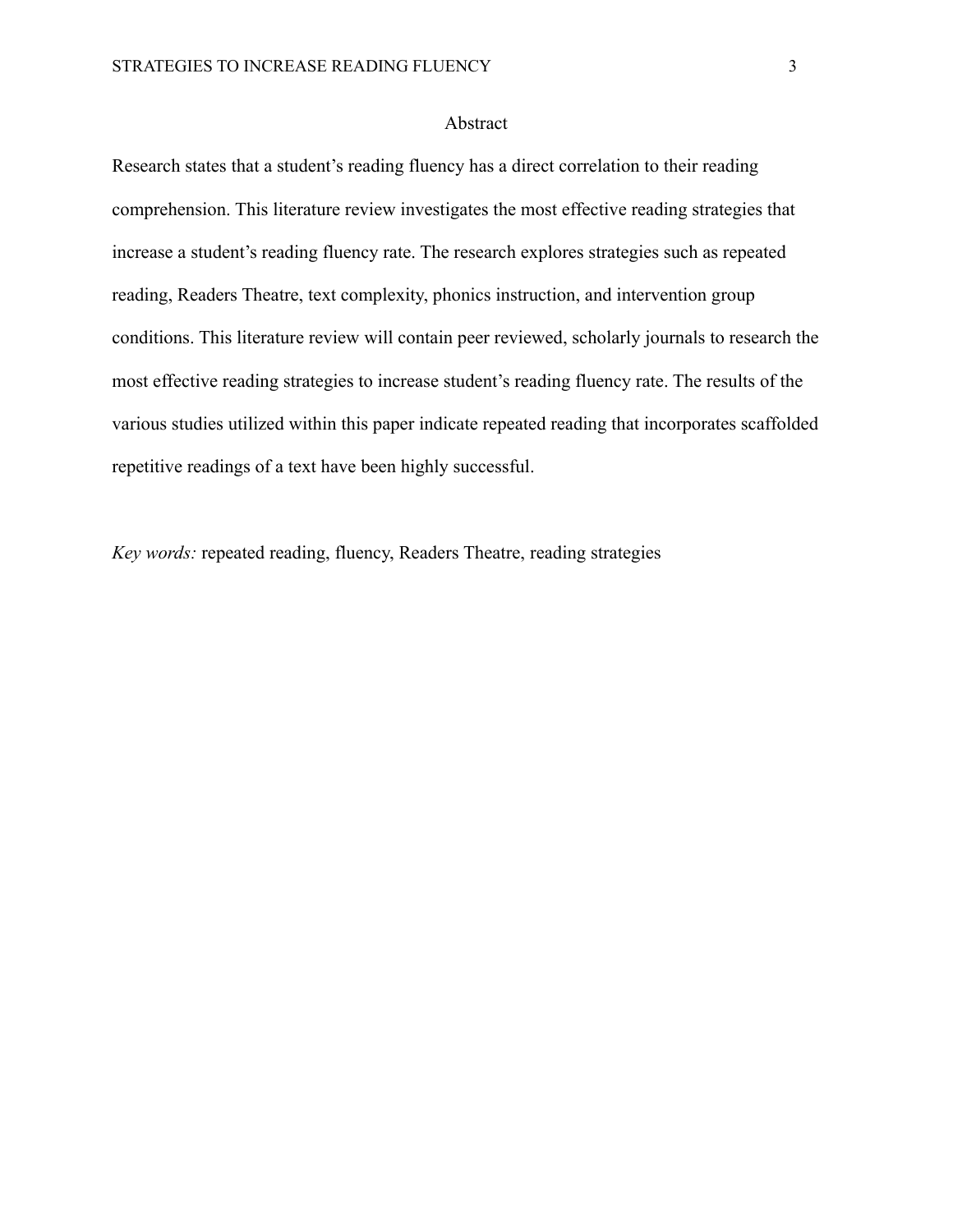#### **Strategies to Increase Reading Fluency**

Although many important components and processes exist in learning to read, research places reading fluency at the foundation of proficient reading (Young et al., 2015). According to automaticity theory (LaBerge & Samuels, 1974), in order for students to become proficient in reading comprehension, they must work toward automatic (fluent) word recognition. Recognizing words automatically and effortlessly allows readers to focus on higher-order processes such as comprehension. Struggling readers are often disfluent (Rasinski & Padak, 1998); their reading is characterized by slow, labored, word-by-word reading that does not sound like normal spoken discourse. Such disfluency often requires specific, research-based corrective action and procedures. In this literature review, a variety of research based fluency interventions will be synthesized and analyzed in order to determine the efficiency and the effect on a reader's fluency.

According to the International Literacy Association (2018), fluency is defined as, "reasonably accurate reading, at an appropriate rate, with suitable expression, that leads to accurate and deep comprehension and motivation to read". Unfortunately, reading fluently is a skill many students struggle with. According to the Nation's Report Card from 2019, of all the fourth grade students in Iowa, only 35% were at or above the national benchmark (Deeter, 2019). This report indicates a large discrepancy between where students need to be in order to be fluent readers and their current abilities. Due to the vast amount of information available, it is essential that the founded research is synthesized and analyzed to determine key points and significant findings.

As an elementary education teacher, the researcher instructs emergent readers on a daily basis. Because it is often the job of the regular education teacher to provide more intensive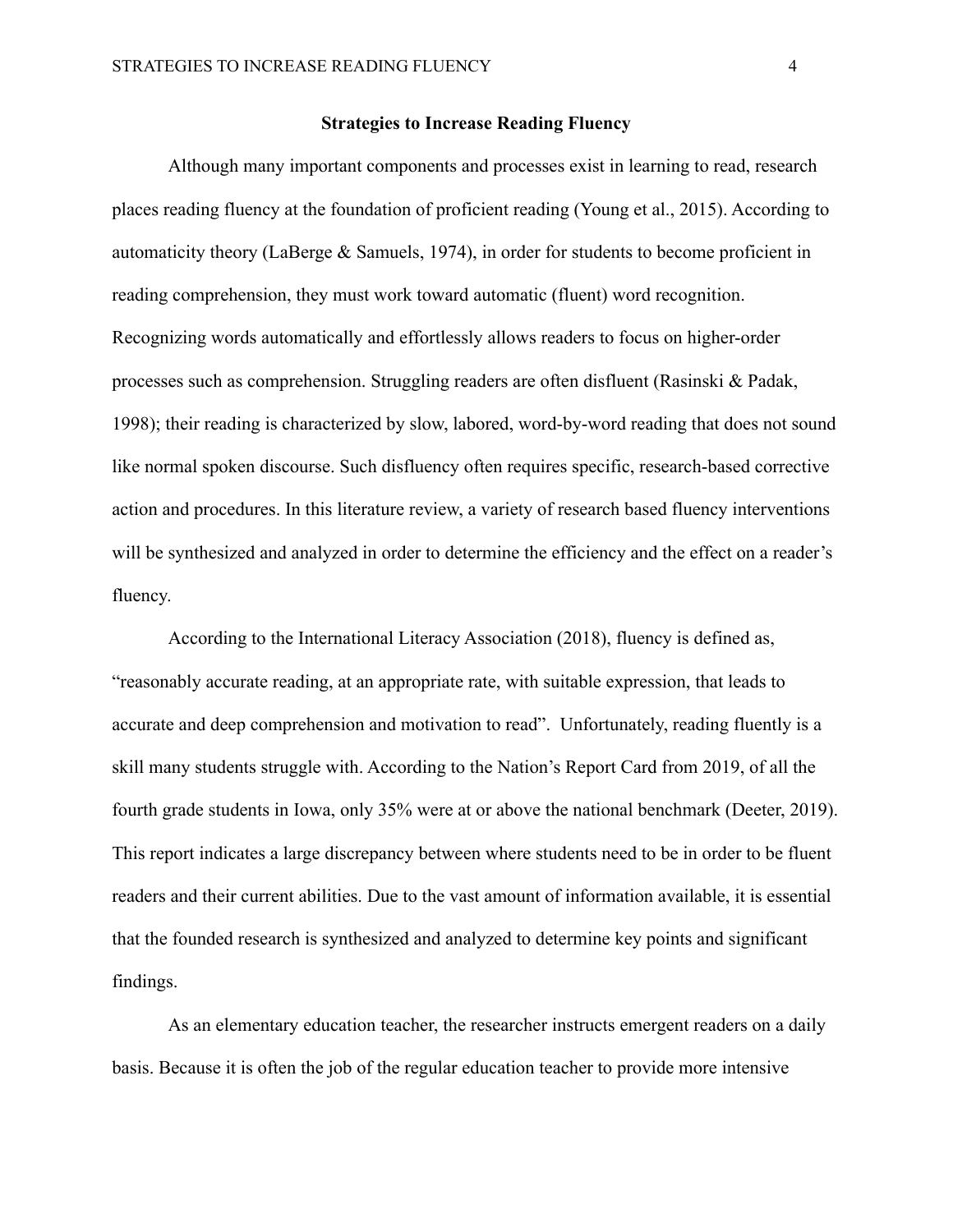instruction for students with academic difficulties (Ross & Begeny, 2014), this literature review will look into these strategies and determine which are the most effective in increasing reading fluency. Within this literature review, the information found and used comes from peer-reviewed articles retrieved from the DeWitt Library at Northwestern College. The selection process for these articles was minimized to contain only articles published in the last ten years. If the authors were considered experts in the field of reading and fluency, the publication date was disregarded. The researcher will use the findings from this literature review to influence instruction and the teaching of reading fluency.

Some of the strategies that will be addressed and researched in this literature review are as follows: repeated reading, previewing text, preteaching key words in text, the use of rhyming poetry, modeling and scaffolding instruction, choral reading, and Reader's Theatre. The goal of the literature review is to collect and analyze a variety of reading strategies to increase student fluency.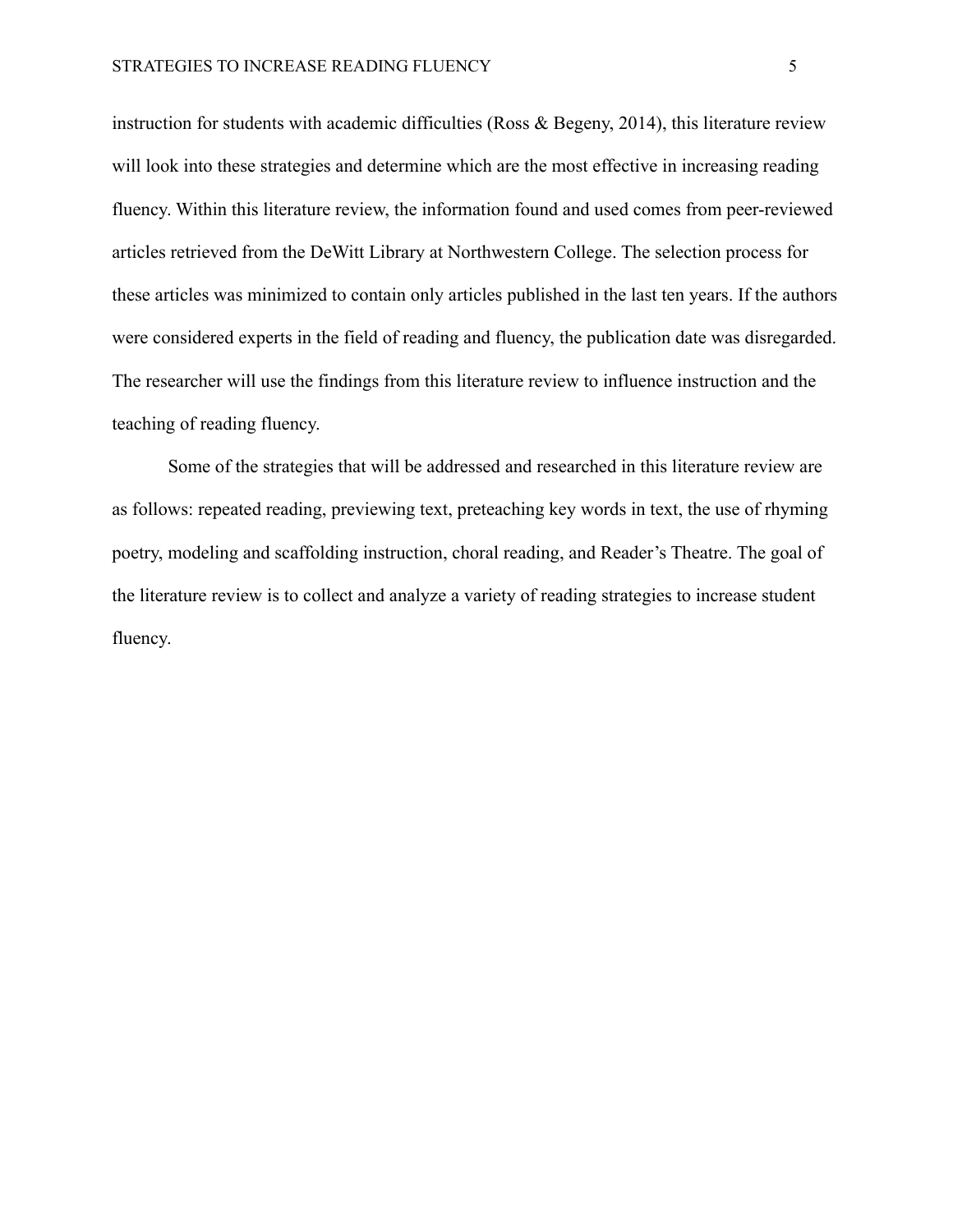#### **Literature Review**

# **What is Fluency?**

Fluency is one component of the reading process. "Fluency combines accuracy, automaticity, and oral reading prosody, which, taken together, facilitate the reader's construction of meaning. It is demonstrated during oral reading through ease of word recognition, appropriate pacing, phrasing, and intonation. It is a factor in both oral and silent reading that can limit or support comprehension" (Kuhn et al., 2010). In short, fluency is one of the stepping stones to being able to make sense of what is being read. According to Guerin & Murphy (2015), "Strategic fluency describes an increased level of ability whereby the reader moves beyond surface fluency to attend to meaning while reading" (p. 551). Without fluency, emerging readers would be unable to create meaning and therefore understand the texts and information they are reading.

Fluency consists of three main components: automaticity, prosody, and accuracy. According to Kuhn et al. (2010), "Automatic word recognition is central to the construct of fluency and fluency's role in the comprehension of text" (p. 231). But what does it mean for a reader to be automatic in word recognition? Processes are considered to be automatic when they possess four properties: speed, effortlessness, autonomy, and lack of conscious awareness. As a student becomes more automatic at reading and recognizing words, their speed will increase along with it. The faster the speed, the more automatic the skill is. Effortlessness refers to "the sense of ease with which a task is performed and to the ability to carry out a second task while carrying out the first, automatic one" (Kuhn et al., 2010). If able to complete two tasks at once, one of the tasks is, by necessity, automatic. An example of this process in reading is the decoding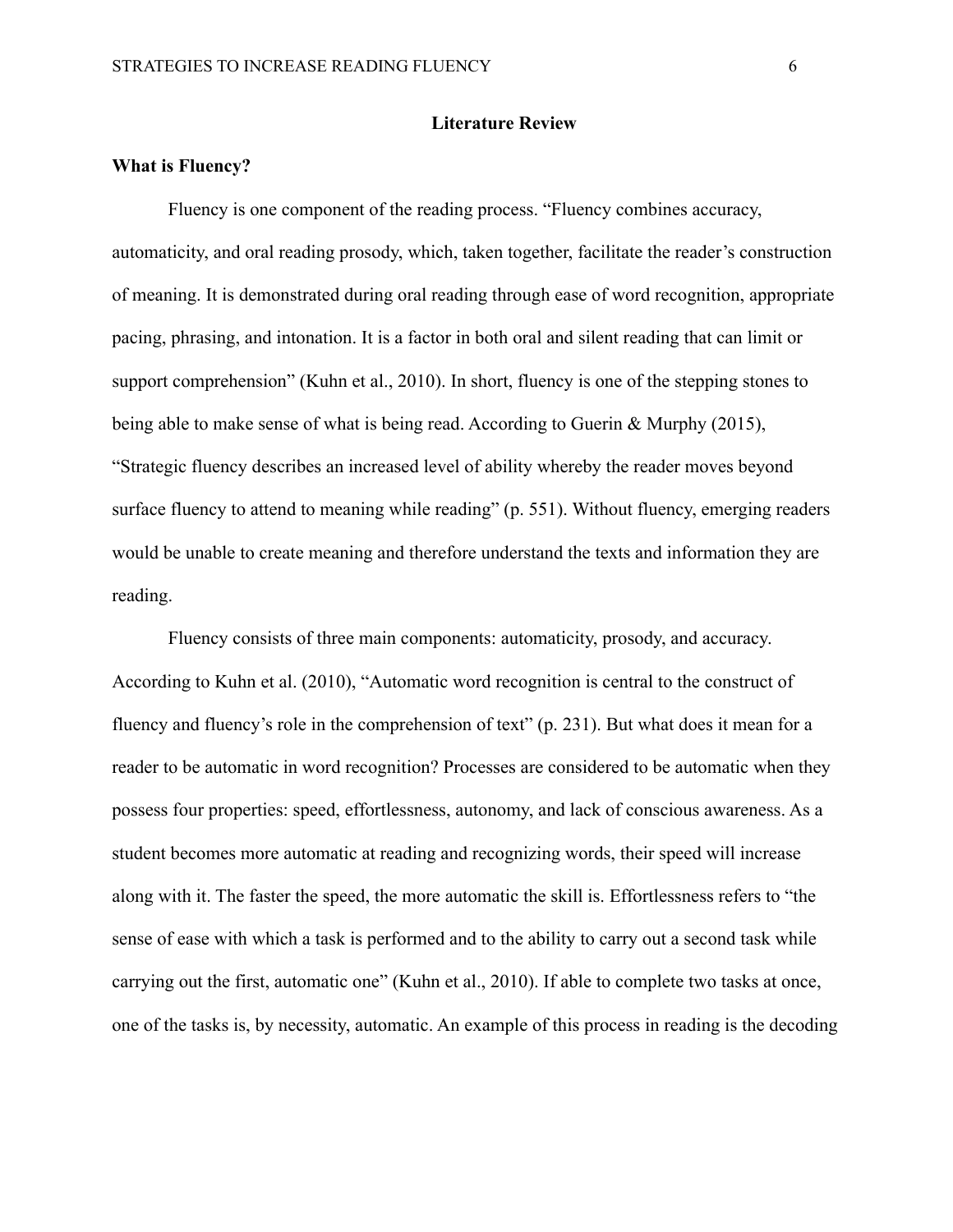of words while simultaneously making sense of (comprehending) the content. If the decoding of words is not automatic, students are unable to make meaning of the text in front of them.

Along with speed and effortlessness, automaticity requires autonomy (Kuhn et al., 2010). In reading, this refers to a learner's ability to recognize words as they encounter them, whereas a disfluent reader is either unable to process the text at all or may find all of their cognitive resources preoccupied by it. The final characteristic of automaticity is a lack of conscious awareness. Disfluent readers tend to be intensely aware of the steps they need to take in order to decode the words in a text. When the skill becomes automatic, they are able to decode words without conscious effort.

The second component of fluency is the ability to read with prosody, or with appropriate expression or intonation, paired with phrasing that allows for the creation of meaning (Kuhn et al., 2010). When beginning readers read texts, they often do so in a flat, word-by-word manner that sounds more robotic than human. Prosody consists of the rise and falls of pitch, rhythm, and stress–the pausing, lengthening, and omissions surrounding certain words and phrases that are found in linguistic communication. "Prosody is the term used to describe how fluent readers use pitch, stress, and intonation to communicate the meaning of what is being read" (Guerin  $\&$ Murphy, 2015). In other words, the pitch, duration, stress, and pauses used during reading help the reader or listener create meaning and understand what is being conveyed. Without prosody, students are merely decoding words, rather than comprehending.

The final component of fluency is accuracy. Accuracy refers to whether or not the words are being read correctly, and what percentage of words are being read correctly in relation to the rate at which they are being read. For example, if a student reads the word *dog* as */b/og*, the student has read it incorrectly and therefore inaccurately. When all of these components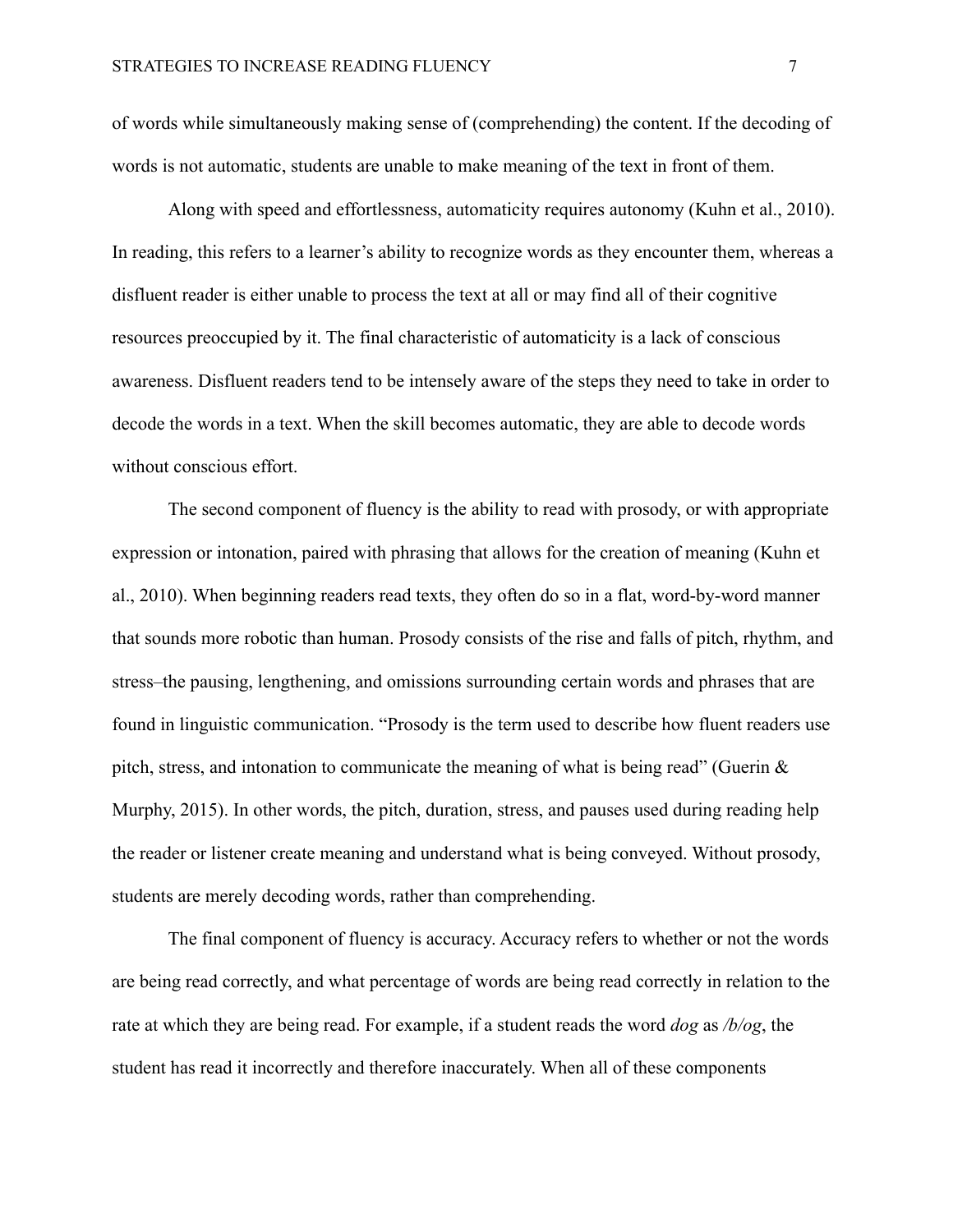(automaticity, prosody, accuracy) are done correctly, emergent readers are able to read fluently and are then able to comprehend.

### **Repeated Readings**

Repeated readings (RR) occurred the most frequently and were the most commonly used research strategy implemented throughout this literature review. This practice involves the repeated reading of the same passage of text until a degree of fluency is attained (Strickland et al., 2020). The repeated exposure to the words and word patterns allows students to store the information in their memory to use for other texts. In order to create fluent readers, they must have plenty of practice with words and word patterns. This approach is called repeated reading where the focus is to directly improve students' decoding fluency (Zavala & Cuevas, 2019). It was first used by S. Jay Samuels in 1979 with learning disabled beginning readers.

According to a quantitative study done by Guerin & Murphy (2015), repeated reading is also recognized as an instructional method for struggling adolescent readers. These researchers studied three sophomore aged students who had been identified as struggling readers. The three students participated in small group interventions over the course of one school year. Within their small group settings, they read chapters from a chosen story. They then read the same section of the book until fluency was attained. The repeated reading intervention resulted in an increase in fluency for two of the three students. The progress of each student was monitored through tracking the number of words read correctly in one minute. By the end of this study, two students had increased their words correct per minute (41 WCPM to 64 WCPM & 103 WCPM to 111 WCPM), however the third student decreased by over twenty words (94 WCPM to 70 WCPM). According to researchers this could be explained by the student's increase in accuracy (Guerin  $\&$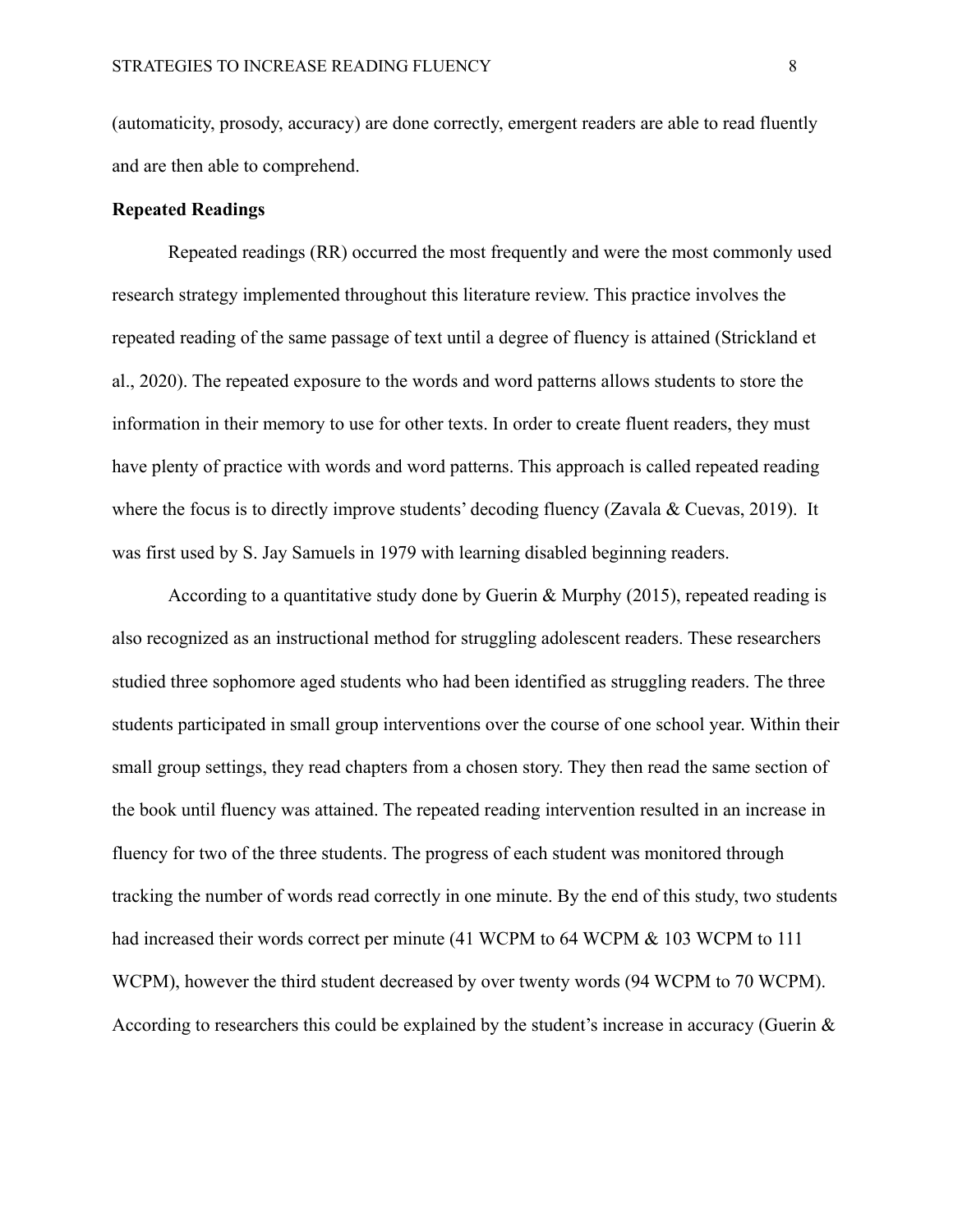Murphy, 2015). Based on these results, the intervention was successful in increasing reading fluency.

In an analysis of previous studies, researchers Lee  $\&$  Yoon (2017) studied the effects of repeated reading (RR) on reading fluency for students with reading disabilities. Within this study, a number of intervention strategies were analyzed. One method in particular is known as systematic error correction (SEC). This is a procedure in which the interventionist or instructor delivers post-reading corrections for each of the reader's reading errors. This method is often paired with repeated reading. According to the findings of Lee & Yoon, "there was no significant difference between the conditions of RR with and without SEC" (2017, p. 217). However, considering that all the studies Lee & Yoon analyzed were not conducted under the same conditions, the estimated overall average effect size for the RR effects was 1.41 with a 95% confidence interval between 0.99 and 1.41, which is a relatively large effect. This indicates that, after the RR intervention, on average, the post-WCPM of a student with a reading disability (RD) was about 1.41 standard deviations higher than the pre-WCPM before the intervention (Lee & Yoon, 2017).

The findings of Lee & Yoon contradict those from a 2020 study done by Strickland et al. Strickland et al. studied the use of repeated reading with systematic error correction for elementary students with mild intellectual disability and other comorbid disorders. Researchers implemented the repeated reading intervention with three elementary aged students. Over the course of seven weeks, the students received a daily intervention that consisted of repeatedly reading passages and following up with the SEC procedure. The students' baseline words correct per minute (WCPM) were as follows: Student A- 35 WCPM; Student B - 22 WCPM; & Student C - 47 WCPM. By the end of the seven weeks the students ended with a mean of 50.5 WCPM,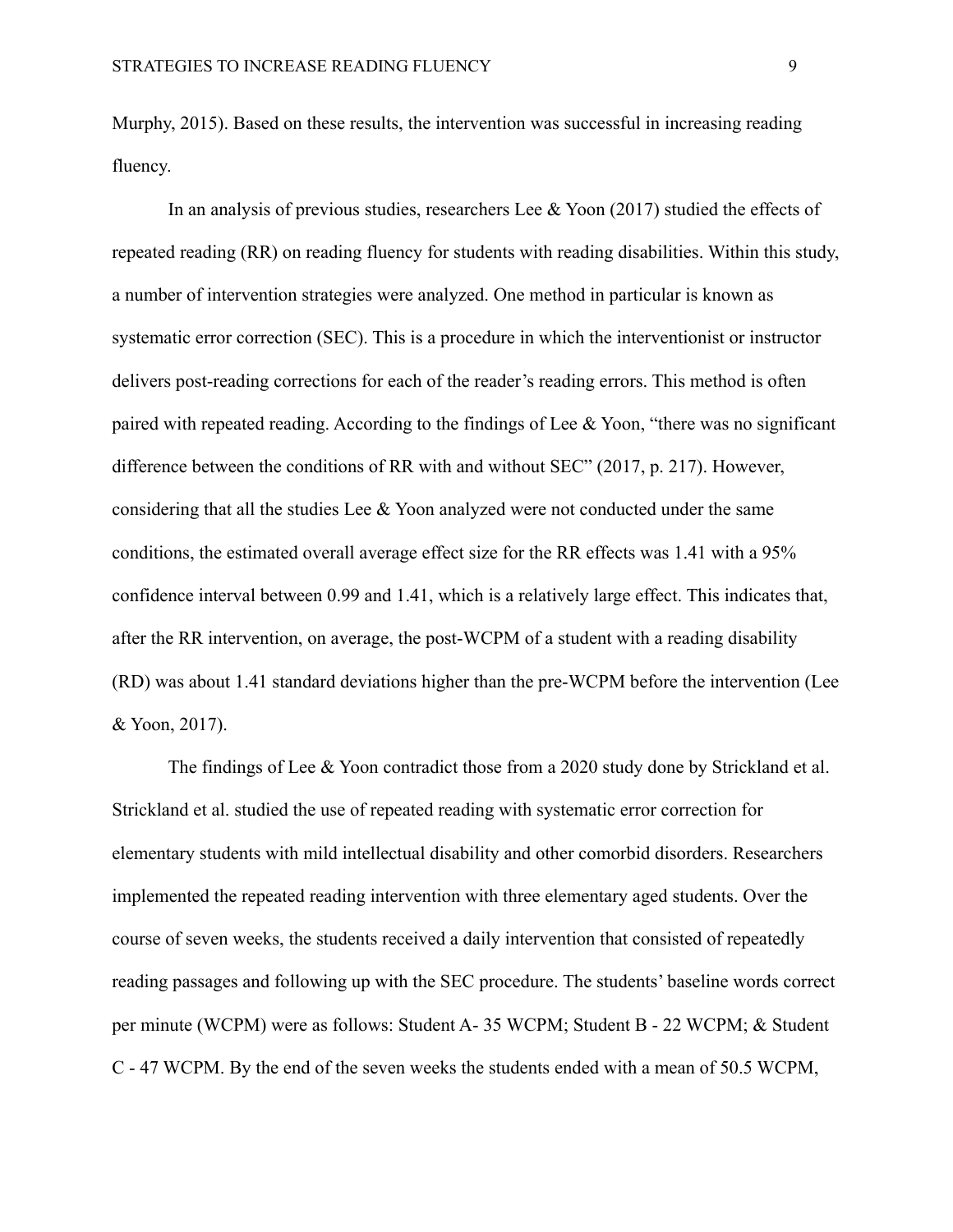54 WCPM, and 61.7 WCPM, indicating a significant increase for all three participants (Strickland et al., 2020). However, researchers indicated future research is needed to study a larger pool of participants in order to further support or contradict their findings. I like this last sentence

In a study done by Sukhram & Monda-Amaya (2017), oral repeated reading (ORR) was studied with and without corrective feedback (CF). Corrective feedback techniques are often used with repeated reading to guide students away from practicing incorrect strategies as they read (Sukhram & Monday-Amaya, 2017). The purpose of the study was to determine the effectiveness of both methods (ORR & CF) on the fluency and comprehension of middle school struggling readers. The results indicated that the ORR group reading fluency scores increased by a total of 27.6 WCPM and the CF group increased by a total of 29.7 WCPM. Overall, no between-group differences in fluency were found over time. This indicates there is not a large enough difference between the groups for it to be considered statistically significant. The results from this study further solidify the analyses of Lee  $&$  Yoon but fail to support the findings of Strickland et al.

One form of repeated reading is known as the Fluency Development Lesson (FDL). This approach consists of various steps completed in one day to increase reading fluency. Students discuss the text, read chorally, read in small groups, and eventually read in front of an "audience". In one study that took place over the course of twelve weeks, six elementary aged students made a gain of one year and one month in overall reading achievement and made nearly double the gain in word recognition automaticity that would normally be expected (27.6 words correct per minute versus an expected gain of 14) (Rasinski, 2017).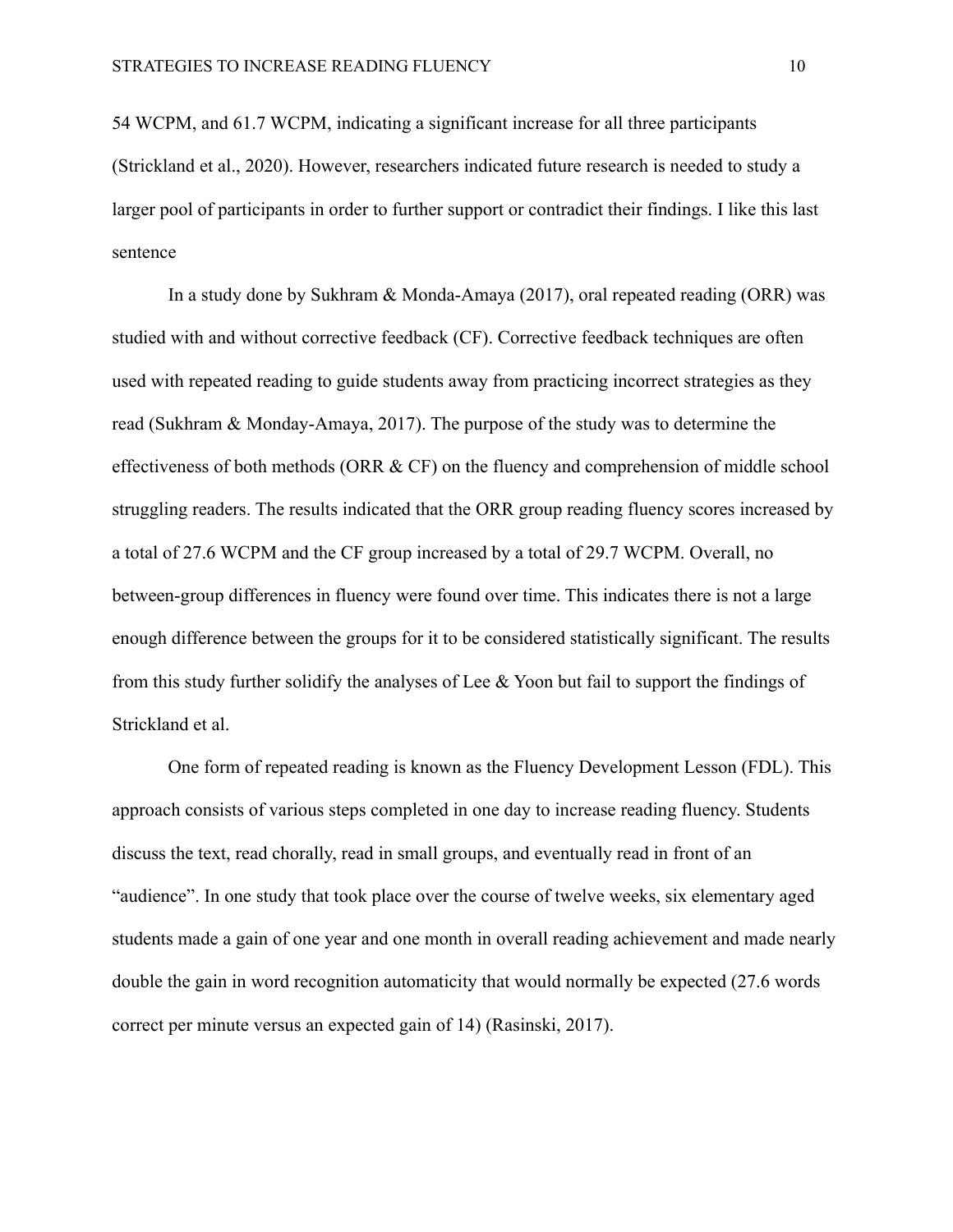The effectiveness of the repeated reading intervention was further solidified in a 2015 study done by Erickson et al. This research utilized the reading program known as Read Naturally®. The Read Naturally® program consists of three comprehensive strategies: reading along with a fluent model, individual repeated readings of the same passage at the student's reading level, and progress monitoring the students' improvement. Three elementary aged students received 30 minutes of the Read Naturally® intervention everyday for six weeks. By the end of the intervention, all students had increased significantly in their WCPM for their second read. The increase averaged about 30 to 40 words for all three participants (Erickson et al., 2015).

The following year, Morgan et al. (2016) duplicated the Erickson et al. study with two third-grade students. The students in this study followed the Read Naturally® program for six weeks. By the end of this intervention both students saw a significant increase in their WCPM. For participant one, they began with a baseline mean score of 31.8 WCPM. By the end of the program, their WCPM mean increased to 63 WCPM. For participant 2, their baseline data was a mean of 18.3 and they ended with a mean score of 44 WCPM (Morgan et al., 2016). The findings from this study supports those of Morgan et al. (2016), Rasinski (2017), and Guerin  $\&$ Murphy (2015).

Another method that utilizes repeated reading is referred to as Read to Impress (R2I). This method combines repeated reading with a strategy called Neurological-Impress Method (NIM). This is a method in which a tutor sits next to the reader and reads slightly ahead of them with appropriate expression, as the reader begins to "catch up" to the tutor, they will then increase their speed. The goal of this strategy is to help students read with correct prosody. The R2I method was utilized on one student who was reading fluently but in a monotone voice. After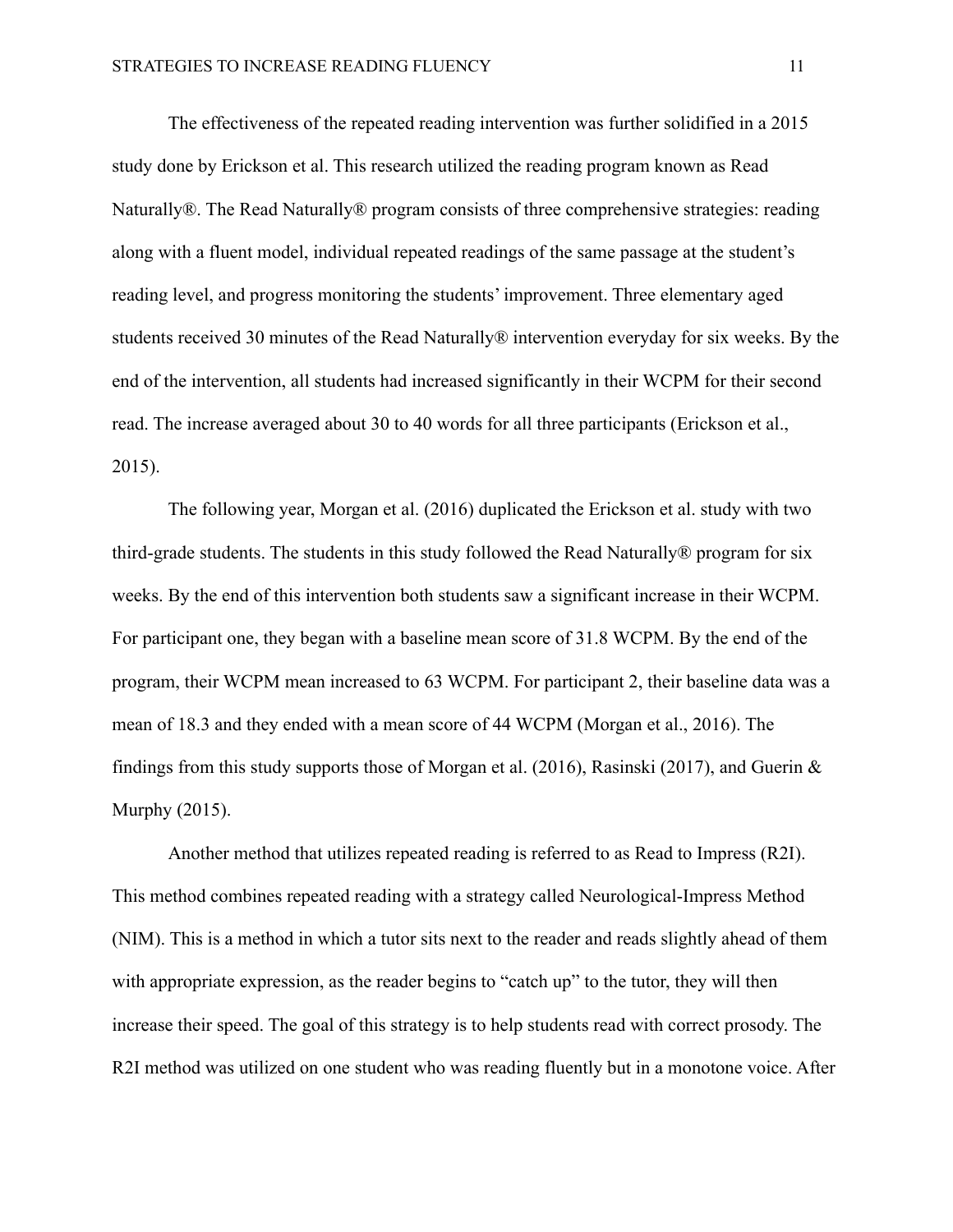receiving consistent repeated reading interventions for eight weeks, he increased his reading level by six levels (18 to 24) (Young et al., 2016). The impact of the new addition of R2I was "immediately apparent" as the student began to read more rapidly and with greater expression (Young et al., 2016).

One study done by Zavala & Cuevas (2019), tested the effects of repeated reading and rhyming poetry on reading fluency. Fourteen first-grade students were placed into two groups. Both groups read the same poems, however, one group was informed of the word family within the poem, and the other was not. The group then worked on activities to explore the word family further. The students who were working solely on repeated reading simply reread the poem three times. At the end of the week, both groups were asked to read a list of words that contained that word family.

After four weeks of intervention, both groups saw an increase in oral fluency. The rhyming group started with a mean score of 30 WCPM and ended with a mean score of 43.3. The repeated reading group started with a mean score of 46.6 WCPM and ended with a mean score of 57.8 WCPM (Zavala & Cuevas, 2019). The difference between groups was not large enough for the results to be statistically significant. Because there were only fourteen students involved in this study, more research is needed to determine the effectiveness of each strategy.

#### *Readers Theatre*

Many instructional procedures have emerged from the basic repeated reading form. One of those instructional procedures is known as Readers Theatre. This strategy utilizes repeated reading while incorporating practice in intonation and phrasing (Mraz et al., 2013). Using the Readers Theatre technique, the student repeatedly reads short, meaningful passages until reaching a high level of fluency. According to Mraz et al. (2013), "when implementing Readers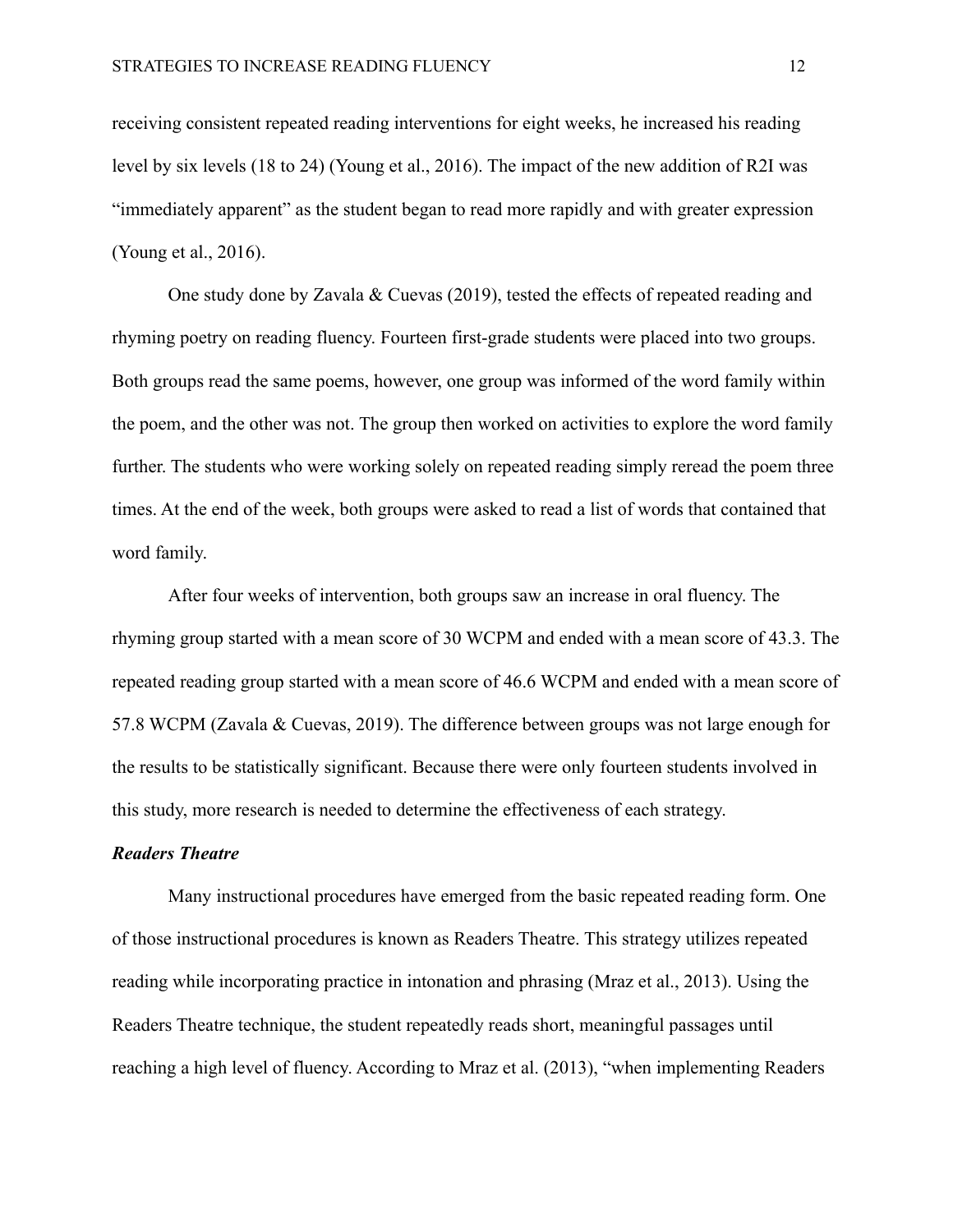Theatre into the classroom, it is imperative the selected text is appropriate for the reader and that is well within their easy or slightly challenging range" (p.170).

In 2009, Young & Rasinski implemented the Readers Theatre program in a second grade classroom. The study was conducted over the course of one school year. The process consisted of a weekly cycle that repeated itself each week. On the first day, the whole class was introduced to that week's story. Students discussed new vocabulary and participated in discussions about the text. They then followed along in their own copy as the teacher read aloud, modelling expressive reading and fluency.

On the second day, the students participated in echo reading. The teacher would read one section of the text aloud, and the students would read that same section aloud, chorally. This back and forth continued until the entire text was completed. Day three was designated for partner/paired reading. Students worked with a partner to read the entire text, alternating between sections. On the fourth day, students practiced reading their own section/role with expression and the correct intonation. The fifth and final day was designated for the performance of the text. In this particular study, students performed their Readers Theatre in front of another second grade class.

From the fall to the spring of their school year, the class average nearly doubled in WCPM. The class started with an average of 62.7 WCPM, this reading rate puts the average performance between the 50th and 75th percentiles for second grade readers.. By the end of the school year the average student reading rate was at 127.6 WCPM (an increase of nearly 65 words). This reading rate places students between the 75th and 90th percentiles (Young  $\&$ Rasinski, 2009). According to Young & Rasinski (2009), "The students in this second grade class made gains in fluency that were substantially greater than what would normally have been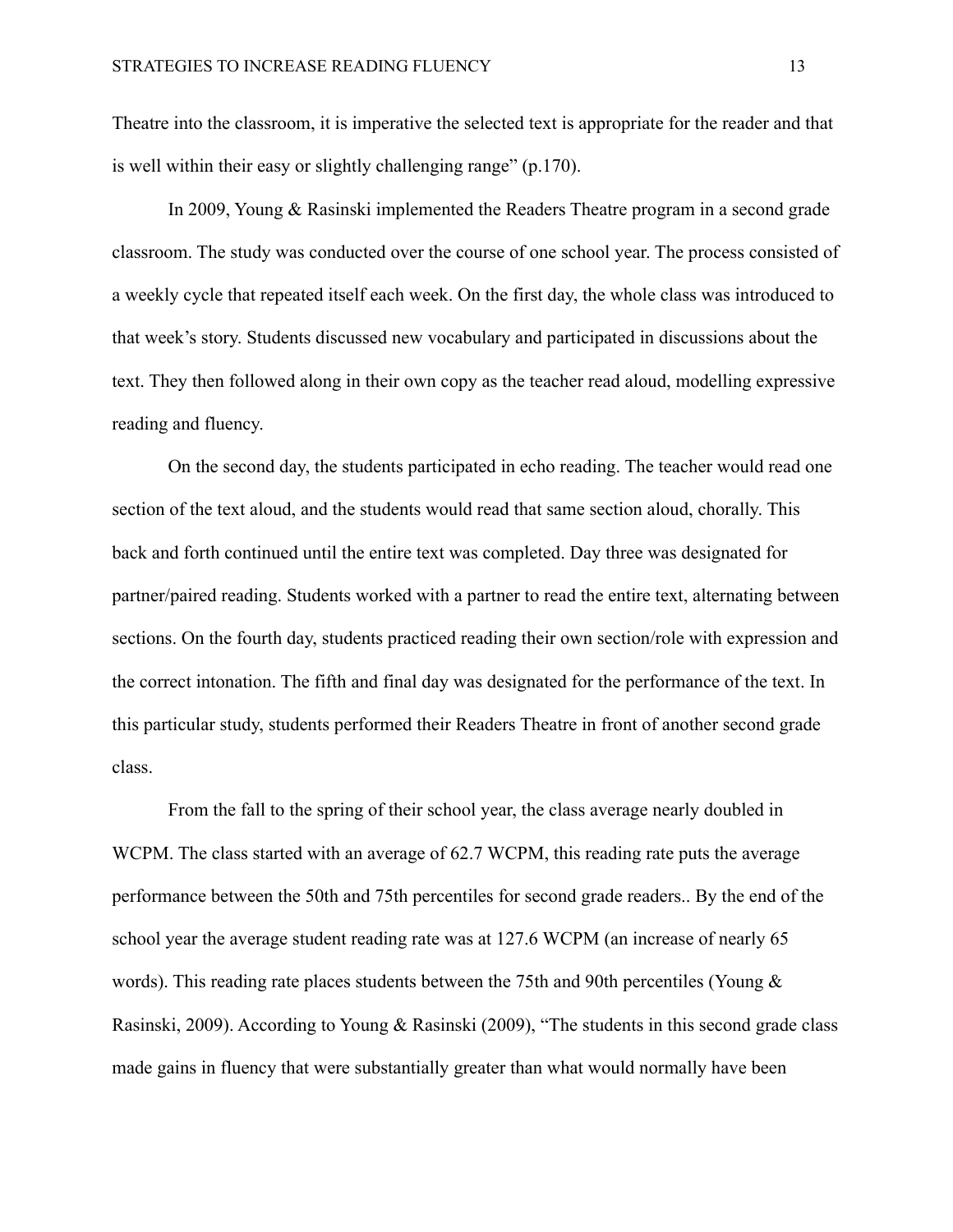expected of second grade students" (p. 11). In this case, Readers Theatre had a profound positive effect on all readers and gave an opportunity for struggling readers to read confidently in front of peers.

In a 2013 study done by Mraz et al., the effectiveness of Readers Theatre was further confirmed with struggling readers in third grade. Over the course of six weeks, students participated in Readers Theatre each day for 30 minutes. After six weeks of following the same cycle used in the Young & Rasinski (2009) study, the students' word recognition accuracy was assessed. Post-test results indicated that students' word recognition accuracy improved dramatically (Mraz et al., 2013). Seventeen WCPM is the approximate gain to be expected for an entire year (Rasinski, 1999). All of the participants in this study scored above this benchmark with twenty-one WCPM being the smallest increase of all students. The highest increase, 64 WCPM, was 47 words above the predicted yearly gain. The class as a whole went from a class average of 55 WCPM to 93 WCPM (Mraz et al., 2013).

The findings of Mraz et al. were confirmed in a 2018 study conducted by Young  $\&$ Rasinski. This study was completed over the course of two years with the first year being used as the control group. Both groups participated in a 90 minute literacy block with the only difference being 15 minutes of book box reading the first year and 15 minutes of Readers Theatre the second year. All other literacy components were the same.

The students participated in the same five-day cycle used in the Rasinski & Young 2009 study. After the students received this instruction for the entirety of the school year, their WCPM was assessed. According to the findings, the pretest to posttest increase was statistically significant. Prior to the intervention, the class average for WCPM was 62.72. By the end of the school year the class average was 127.55 WCPM. The control group began with an average of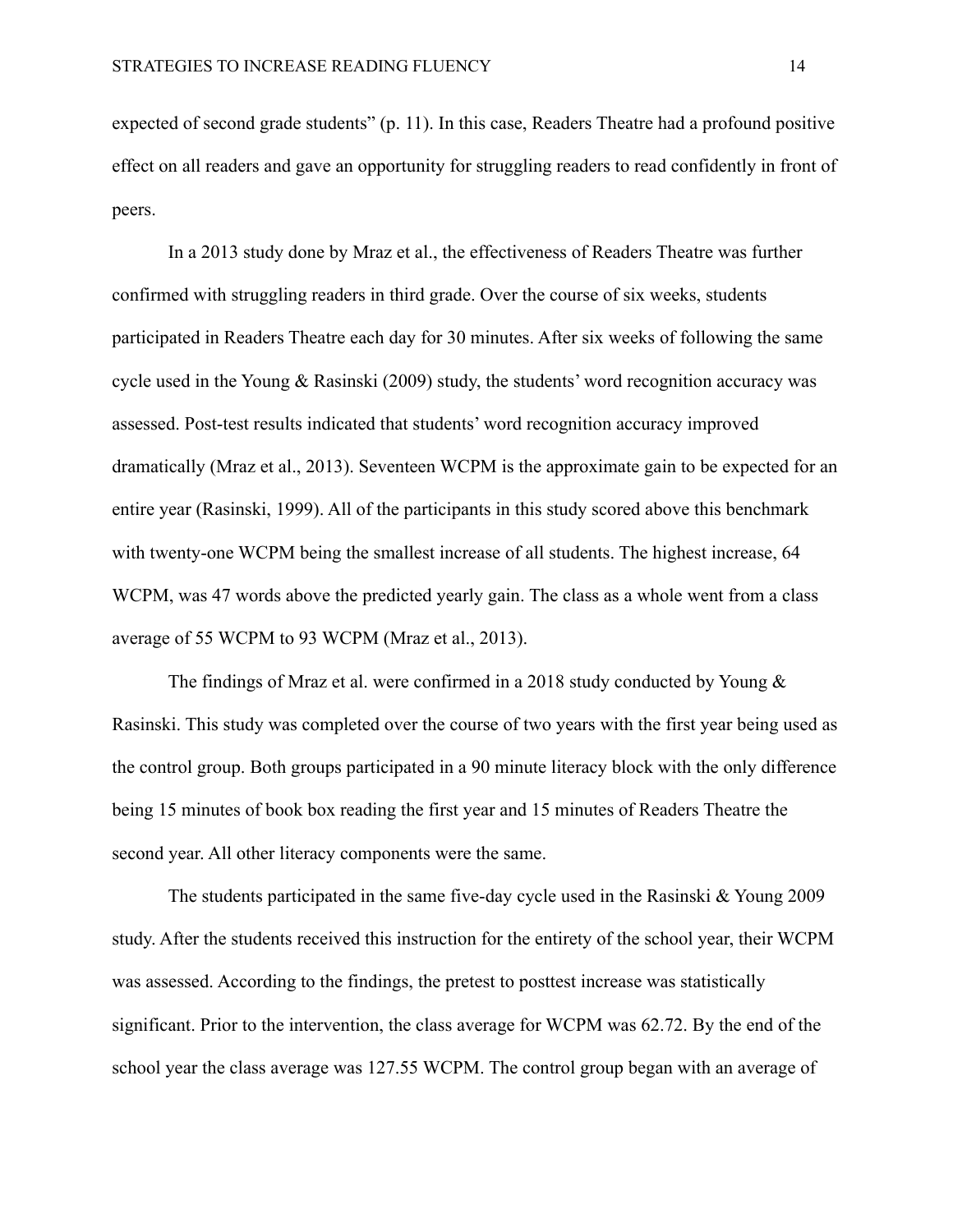70.32 WCPM and ended with an average of 99.36 WCPM. Although both groups saw an increase in words read correctly, effect sizes favored the experimental group indicating this group made greater progress than the comparison group (Young & Rasinski, 2018).

## **Text Complexity**

Text difficulty was used in a study done by Stahl & Heubach (2005). In this study, first and second grade students were expected to read harder texts that produced lower oral reading accuracy levels than the typical 95% accuracy. Students were exposed to the text in a variety of ways including: listening to the teacher read it aloud, rereading the text in multiple formats, partner reading the text, and bringing the text home to read. With this level of support, students made progress in reading, making an average of 1.88 and 1.77 levels of growth in the two years the program was implemented (Stahl & Heubach, 2005).

According to Stahl & Heubach (2005), "Students were able to benefit from reading material at these lower levels of accuracy because of the higher levels of support they were given [through] the program" (p. 55). The findings from this study indicated students may increase in reading level from more difficult text, as long as support is provided.

The findings of Stahl & Heubach (2005) were supported in a 2009 study by Jones et al. Jones et al. implemented an experimental analysis of reading fluency. Over the course of 25 weeks, six elementary-age students with reading difficulties participated in a series of interventions. These interventions included an incentive strategy in which students set goals and received contingent rewards based on performance, repeated reading, Phrase Drill, and easier material. The easier material had a readability level that was one grade lower than the child's actual grade placement. Students received each intervention for a set period of time before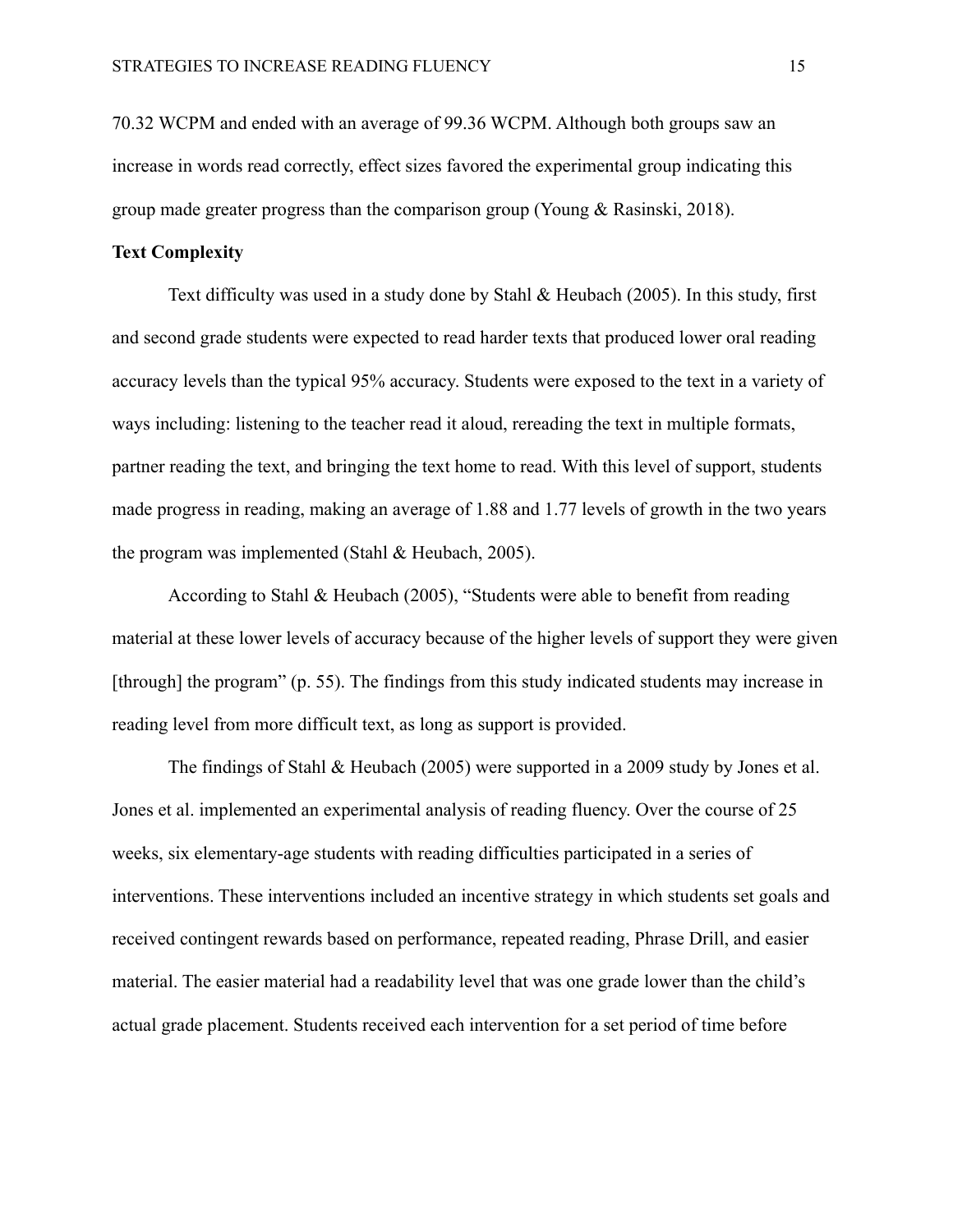moving on to the next. Data was collected at the end of each intervention to determine the effect on the children's CWPM.

After receiving the intervention using easier material, every students' CWPM decreased, with the smallest decrease being 12 words and the largest decrease being nearly 50 words (Jones et al., 2009). Researchers suggest this may be in part because the students were practicing reading at a lower level, but were then being assessed using grade level text. This supports Stahl & Heubach's (2005) findings that more difficult text has a positive effect on students' reading rather than easier text.

Stahl & Heubach's research results were contradicted in 2018 when Amendum et al. formulated a research synthesis of text difficulty and elementary students' reading fluency. After an extensive selection process, the authors chose 26 articles to synthesize and review. All studies selected included participants who were elementary-aged. The grade levels of these participants ranged from first through sixth grade. Fifteen studies examined rate as an outcome. Collectively, 73.33% (11) of the studies demonstrated, on average, that as text difficulty levels increased, students' reading rates decreased (Amendum et al., 2018). For example, students reading texts with higher levels of difficulty and fewer word recognition read significantly fewer words correct per minute.

In another study, second-grade students had improved reading rates when reading easier texts. The complexity of the text is defined as those with greater percentages of high-frequency words and/or a greater percentage of decodable words. However, four studies found no relationship between the level of text complexity and students' reading rates (Amendum et al., 2018). Based on the results from each of these studies, the effects of text complexity on reading fluency is still unclear.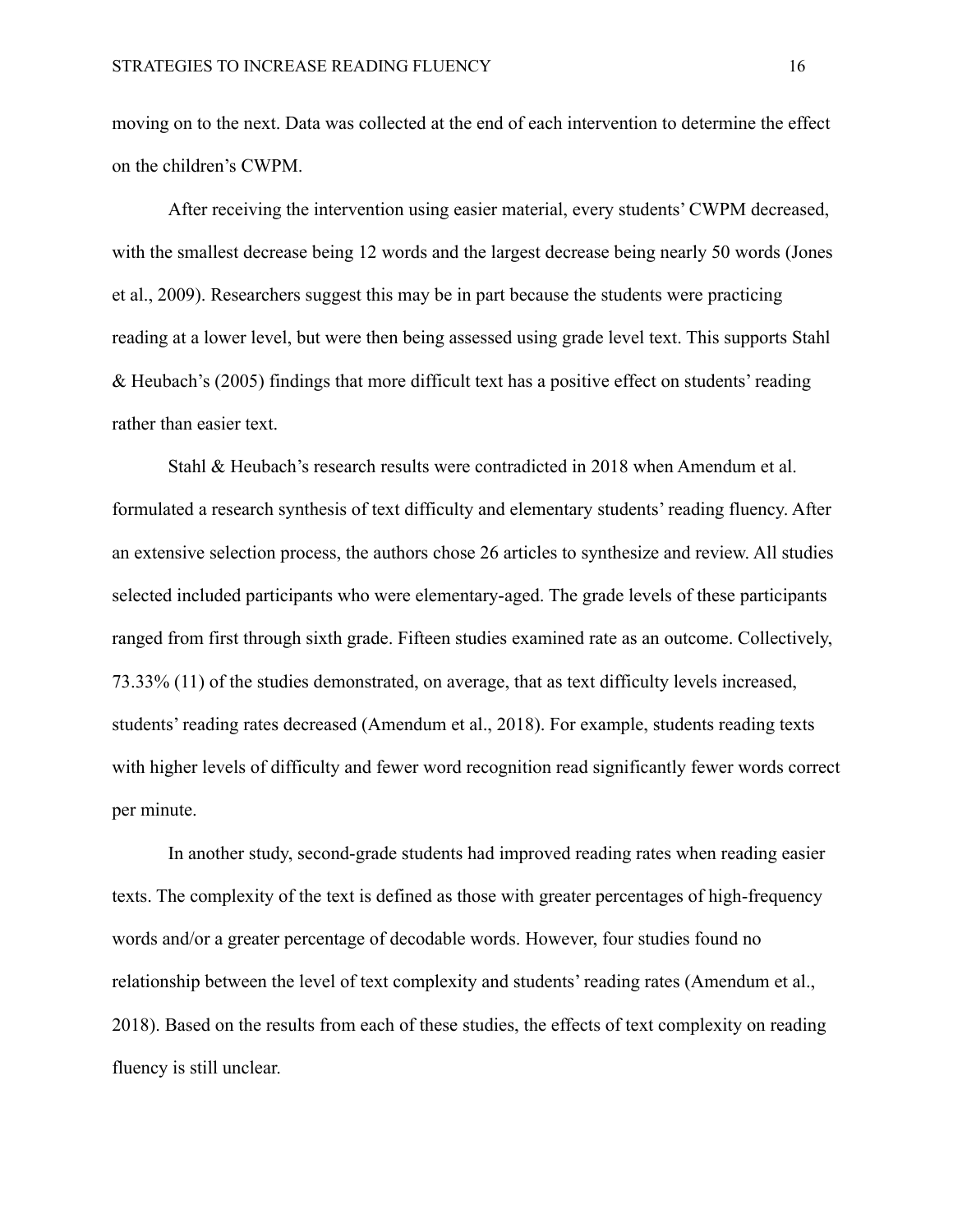# **Phonics**

There were a number of studies that monitored the use of phonics interventions and their effects on reading fluency. In 2009, Jasmine & Schiesl utilized a word wall and word wall activities with twenty first-grade students. Over the course of four weeks, students participated in one 40-minute word wall station a week and a 20-minute whole class activity three times a week. The words used in these activities were high frequency words. Prior to the intervention, the average number of WCPM was 41.4. After four weeks of word wall instruction and activities, the mean number of WCPM was 63.7 indicating an increase of over 20 words per minute.

Pre and post-running records did indicate growth. Word wall activities might have been a factor that helped to build and strengthen high-frequency word vocabulary resulting in the increase of words read per minute. Jasmine & Schiesl (2009) state, "Results of this study suggest that word walls and word wall activities might be one strategy to help increase reading fluency" (p. 311).

In 2012, a different phonics approach was researched when Murray et al. utilized the *Road to Reading* program. This program focuses on teaching types of syllables and emphasizes letter sounds and irregularities. According to Murray et al. (2012), "Teaching the six syllable patterns in the English language provides a highly efficient way for students to decode approximately 86% of the words they encounter (p. 147). In this particular study, the program was used with one second grade student named Devan. The intervention occurred over the course of six months. Within that time, Devan was taught a variety of syllable patterns. Lessons were taught at each level until 80% mastery was reached before moving on to the next level.

Among seeing an increase in letter-sound correspondences, word recognition, and decoding, Devan also significantly increased in fluency. At the start of the intervention, Devan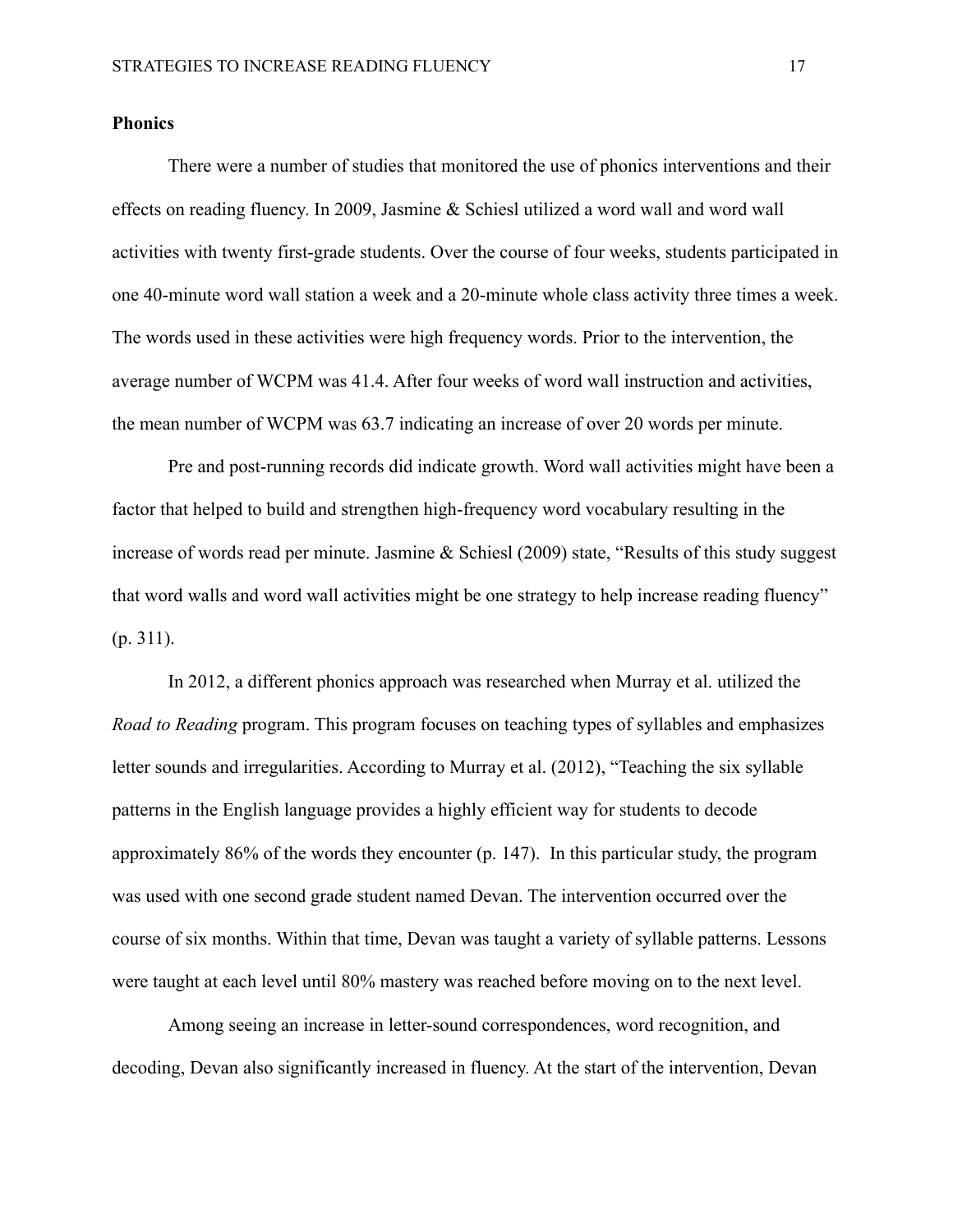was correctly reading 21 words per minute. By the end of the six month time period, Devan's WCPM had increased to 59. He averaged a gain of nearly 3 words (2.9) per minute each week. Prior to receiving the *Road to Reading* intervention, Devan was increasing by less than one (0.6) words per minute (Murray et al., 2012). This evidence indicates the program had a significant positive impact on reading fluency.

In 2019, Kjeldsen et al. released their findings from a ten year study that included 209 students from Finland. Half of these students participated in an 8-month phonological intervention in kindergarten. Over the course of their schooling, they were assessed on various skills and the results were compared. In kindergarten, the students were assessed on their phonological awareness. Prior to the intervention, the control group scored an average of 14.91 and the intervention group scored an average of 13.87 on the multiple-group path model. After receiving the intervention for 8 months, the control group scored an average of 26.41. The intervention group scored an average of 44.31 on the multiple-group path model.

In first grade, the students were assessed on their word decoding skills. The control group averaged 2.55 words read correctly. The intervention group averaged 5.23 words read correctly. By third grade, the control group accurately decoded an average of 23.50 words with the intervention group accurately decoding 30.64 words. According to Kjeldsen et al. (2019), "The intervention group outperformed the control group in both word reading and reading comprehension in grades one through nine" (p.378). This indicates early phonological intervention can have a significant impact on a student's long term ability to read and decode words. The results from this study confirm those of Murray et al. (2012).

Also in 2019, Toste et al. investigated the efficacy of a multisyllabic word reading intervention for struggling readers. In this intervention, students received small group instruction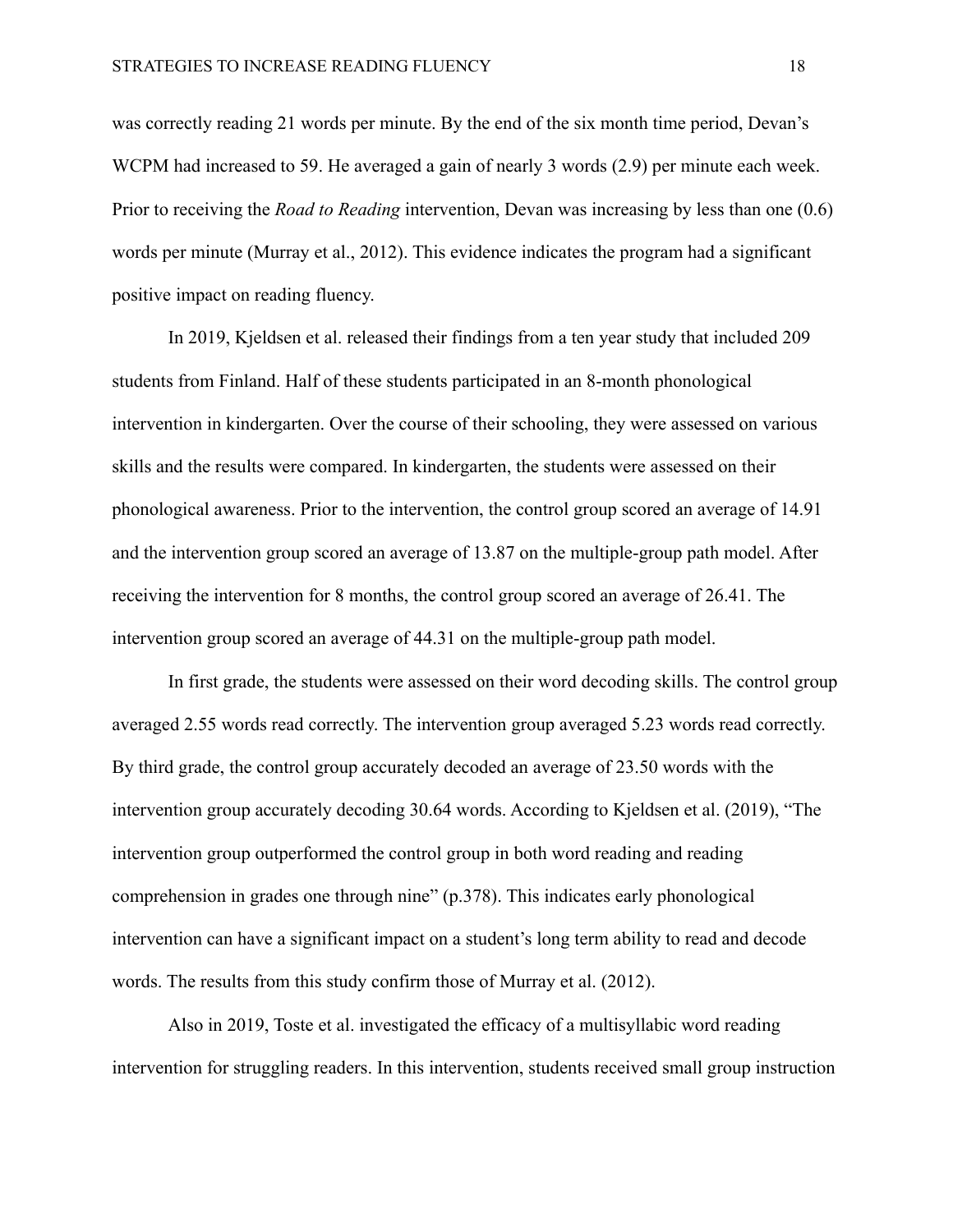that contained multisyllabic word reading activities. These activities included learning high frequency affixes, assembling or blending word parts, breaking or segmenting words into parts, encoding multisyllabic words, and reading text that contained multisyllabic words.

After receiving this intervention for ten weeks, the intervention group and the control group were administered posttests to determine the amount of growth. When tested on the *Big Word Reading Test*, the control group started with 62.81% mastery and ended with 66.89% mastery. The intervention group started with a score of 67.00% mastery and ended with a score of 80.29% mastery with the goal being 80% (Toste et al., 2019). These results indicate the intervention students significantly outperformed the control group. The results from this study also support the 2012 findings of Murray et al. as well as Kjeldsen et al. (2019).

#### **Group Conditions**

Starr et al. (2012) examined the effect of overall treatment duration among 38 kindergarten students. During each intervention, the students were administered the Early Reading Intervention curriculum (ERI). This is a scripted supplemental reading intervention program with a high emphasis on skills that are necessary for developing phonological awareness (Starr et al., 2012). The intervention was scheduled to last 30 minutes about three times a week. However, some students received more sessions per week than others based on their level of need.

The range of treatment duration was between 6.85 hr and 13.70 hr of instruction. Following the intervention, there were no significant differences in student outcome based on the number of intervention hours received (Starr et al., 2012).

In 2015, Ross & Begeny found different results on the effects of treatment duration. They examined the treatment intensity of an oral reading fluency intervention. The question being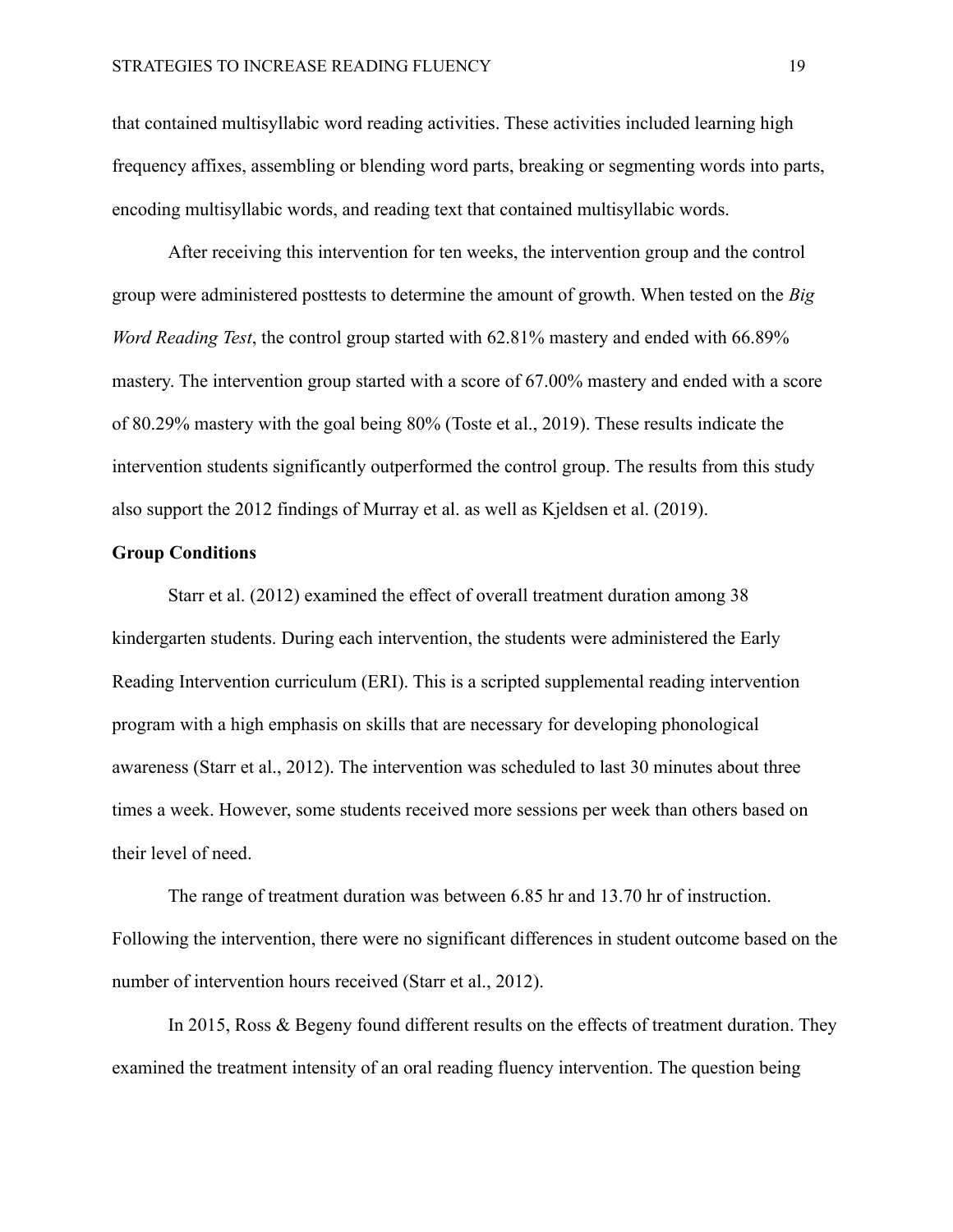answered was whether or not intervention duration and student-teacher instructional ratios impact the effectiveness of the intervention. To test this theory, Ross & Begeny (2015) created four different intervention scenarios. There were two small group interventions with one being longer (12-15 minutes) and one being shorter (6-8 minutes). The other two scenarios were both one-on-one interventions but one was a longer session (12-15 minutes) and one was shorter (6-8 minutes).

Each of the four interventions contained the same procedures and strategies: teacher modeling, repeated reading, student oral retell, student practice of misread words (phrase-drill), and a reward system to encourage desired behavior and effort. After running these interventions for approximately eight weeks, the students were assessed on their WCPM. The small group longer (SG-L) intervention had a mean score of 41.6 WCPM. The small group shorter (SG-S) intervention had a mean score of 33.0 WCPM. The one-on-one longer (1:1 L) intervention had a mean score of 40.2 WCPM, and the one-on-one shorter (1:1 S) had a mean score of 32.4 WCPM (Ross & Begeny, 2015). This indicates the longer intervention time has a greater effect on fluency than the size of the group. However, all four interventions indicated growth in the area of fluency.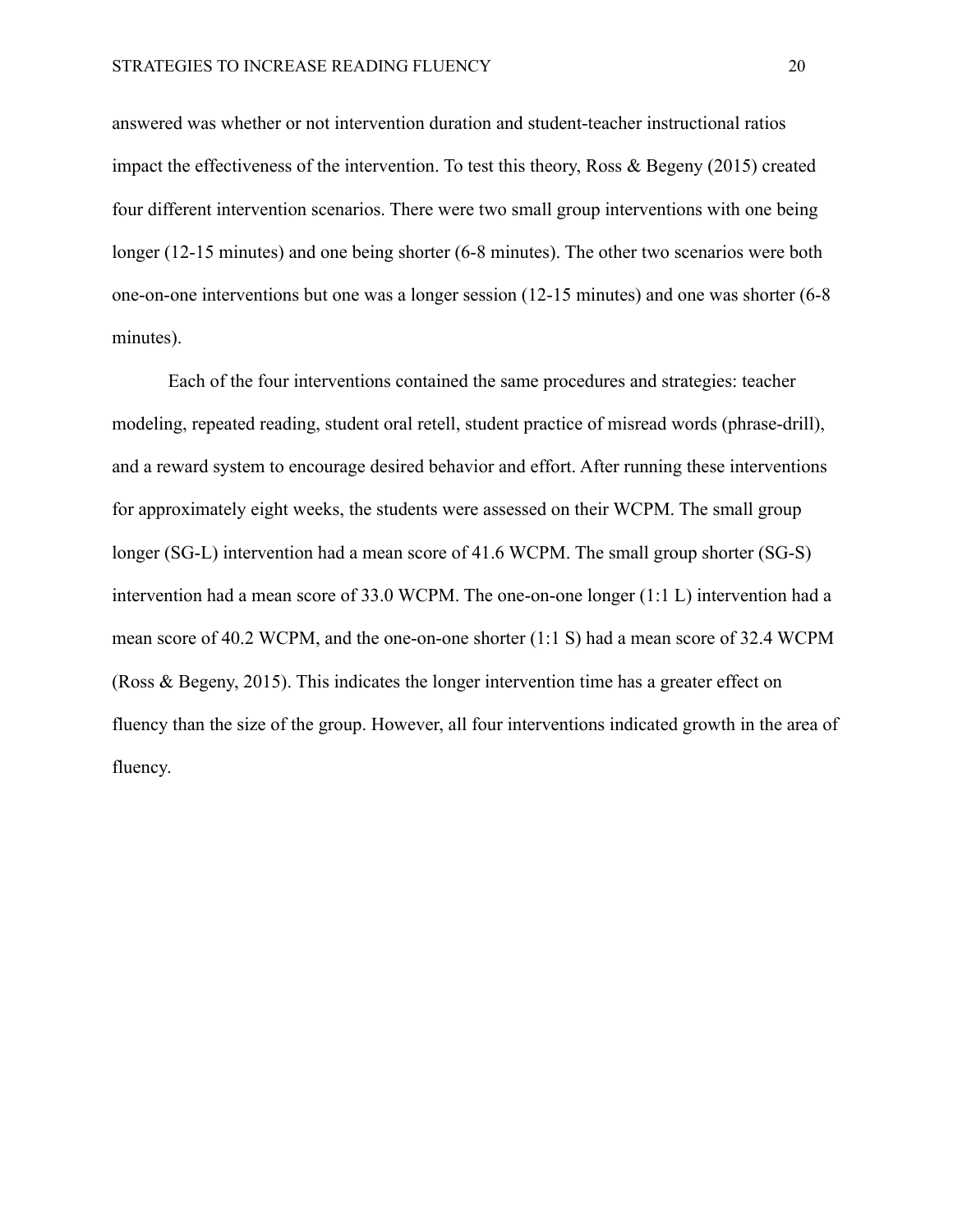#### **Future Research**

While researching for this literature review, there were some areas that were more difficult to find than others. In particular, there was not extensive research on the effects of these interventions on students who are not considered struggling readers. According to Ross & Begeny (2015), "Future studies should examine treatment intensity as it relates to students at varying levels of educational need. The students in [the] study were identified as having reading needs, but there were many students who needed targeted reading support who were not represented due to its small size" (p. 28).

The issue of sample size is one that presented itself fairly often in the research used for this literature review. Many of the studies included only a handful of students rather than a larger pool. Future research should test the effectiveness of the interventions on more students to increase the validity of the results. Zavala & Cuevas (2019) also suggested using a larger sample size in order to allow enough data to be collected on the effects of repeated reading to try to find statistically significant gains.

Another area in need of future research is the length of time the intervention should be implemented. The studies used in this literature review ranged from a few weeks to multiple years. Future research should look specifically at how long an intervention needs to be implemented in order to increase the likelihood of success. More specifically, more research needs to be conducted on how long repeated reading should be used as a reading fluency intervention. Is there a point in the intervention where students become stagnant? How often should the reading material be changed? These are questions that should be answered in future research.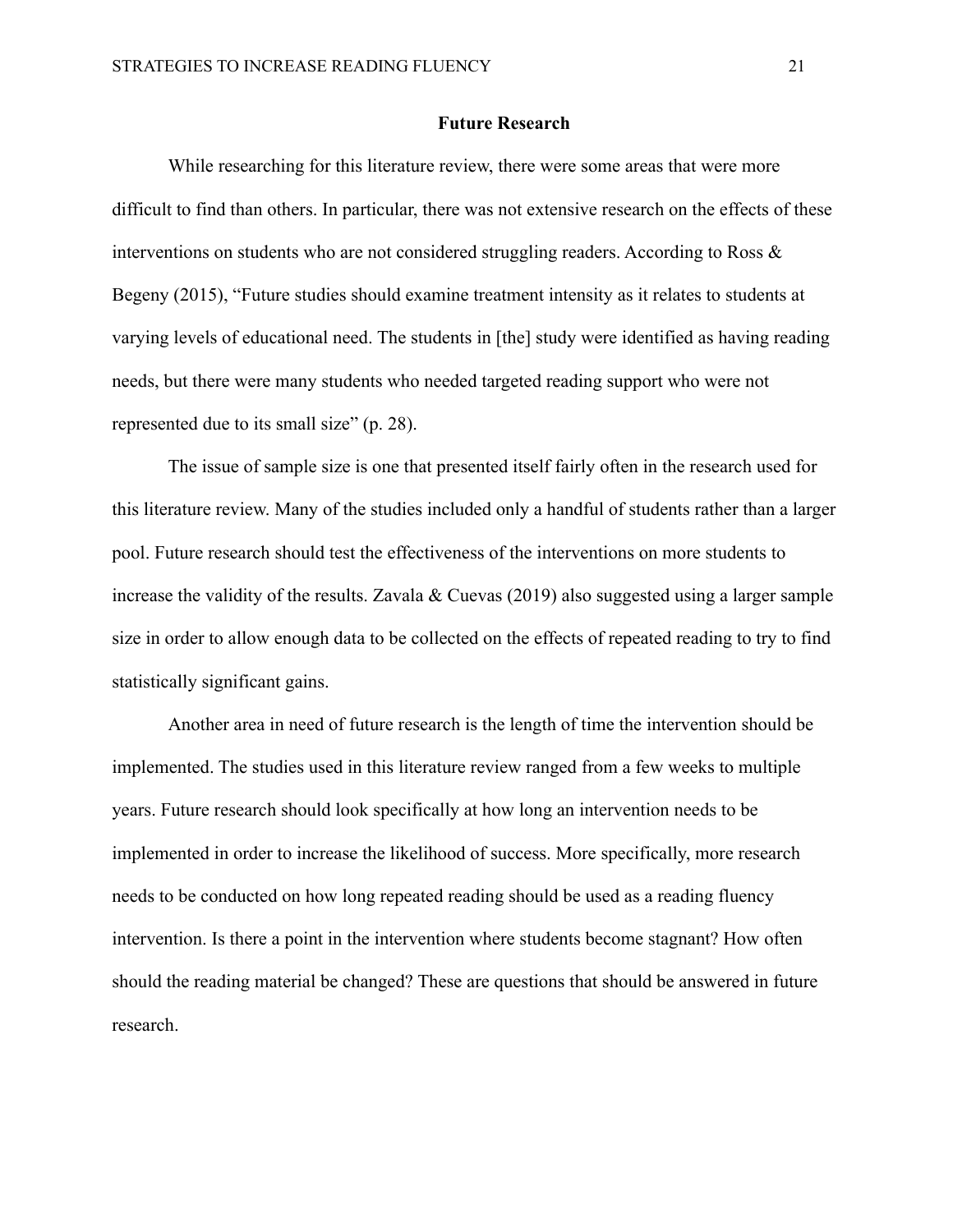#### **Conclusion**

This literature review has provided many resources and strategies to bring back to the classroom. With only 35% of fourth grade students being at or above the national benchmark (Deeter, 2019), there is clearly a need for effective interventions and strategies to help increase reading fluency. According to the findings of Guerin & Murphy (2015), Strickland et al. (2020), Rasinski (2017), Erickson et al. (2015), and Morgan et al. (2016) repeated reading has proven to be an incredibly effective strategy for increasing reading fluency in young readers.

As an elementary education teacher, the use of repeated reading in whole group and small group settings is a necessary strategy for increasing reading fluency. According to the findings of Ross & Begeny (2015), the repeated readings utilized in an intervention should occur over a longer duration of time in order to maximize the amount of growth for each student. When taking this back to the classroom, this would mean running interventions for 12-15 minutes rather than 6-8 minutes.

When selecting text for these repeated readings, it is important to choose text that is leveled appropriately for each student. According to the findings of Stahl & Heubach (2005) and Jones et al. (2009), more difficult text has a positive effect on reading fluency but only if the students are extensively supported in the reading of said text. Educators can push students to read text that is above their instructional level so long as they are providing adequate support and scaffolds to ensure students are successful.

Along with practicing repeated reading, it is also critical students receive extensive and comprehensive instruction in the area of phonics. According to the findings of Murray et al. (2012), Kjeldsen et al. (2019), and Toste et al. (2019), the explicit instruction of phonics and phonemic awareness has a positive impact on students' overall reading ability. Furthermore,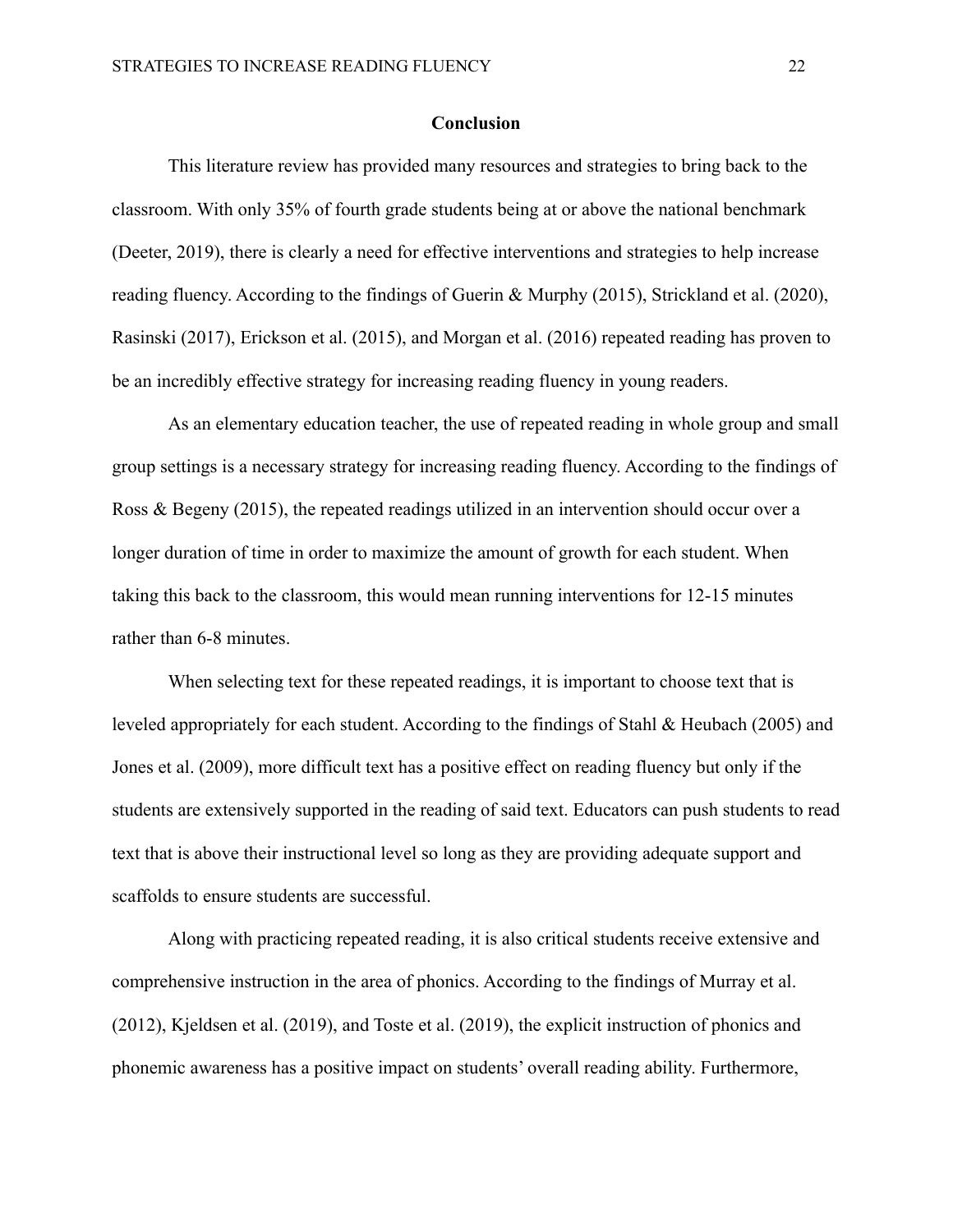Kjeldsen et al. (2019) determined the earlier the intervention is administered in a child's schooling, the greater impact it has on their reading long term. As an early elementary education teacher, the researcher has the opportunity to intervene at a young age to help increase reading fluency down the road.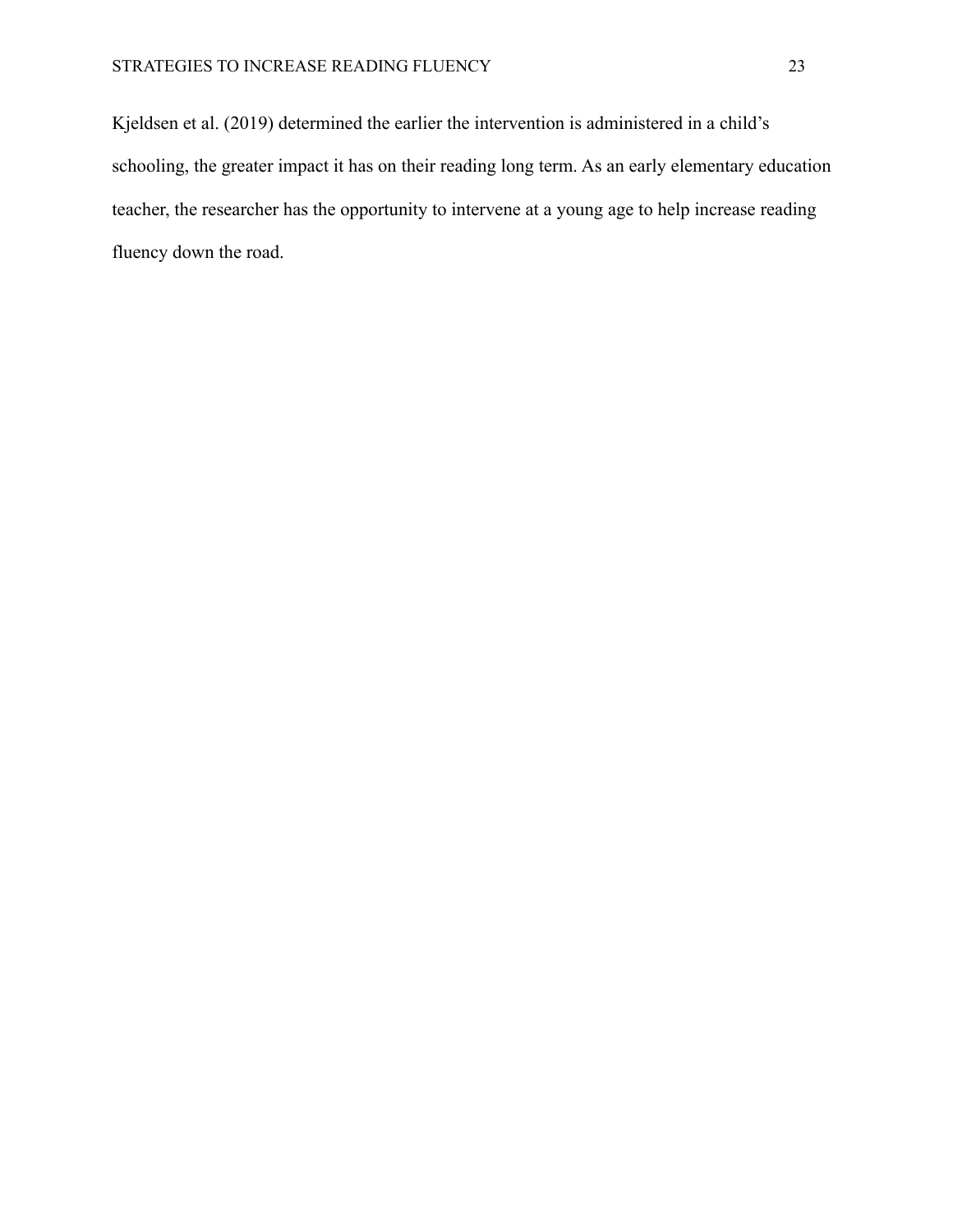#### **References**

- Amendum, S. J., Conradi, K., & Hiebert, E. (2018). Does Text Complexity Matter in the Elementary Grades? A Research Synthesis of Text Difficulty and Elementary Students' Reading Fluency and Comprehension. *Educational Psychology Review, 30*(1), 121-151. <http://dx.doi.org/10.1007/s10648-017-9398-2>
- Begeny, J. C., Krouse, H. E., Ross, S. G., & Mitchell, R. C. (2009). Increasing Elementary-aged Students' Reading Fluency with Small-group Interventions: A Comparison of Repeated Reading, Listening Passage Preview, and Listening Only Strategies. *Journal of Behavioral Education, 18*(3), 211-228.

<http://dx.doi.org.ezproxy.nwciowa.edu/10.1007/s10864-009-9090-9>

- Coulter, G. A., & Lambert, M. C. (2015). Access to General Education Curriculum: The Effect of Preteaching Key Words Upon Fluency and Accuracy in Expository Text. *Learning Disability Quarterly*, *38*(4), 248–256. <http://www.jstor.org/stable/24570113>
- Deeter, T. (2019). *NAEP state profiles*. The Nation's Report Card. Retrieved September 26, 2021, from https://www.nationsreportcard.gov/profiles/stateprofile/overview/IA?cti=PgTab\_OT&cho

rt=1&sub=MAT&sj=IA&fs=Grade&st=MN&year=2019R3&sg=Gender%3A%2BMale %2Bvs.%2BFemale&sgv=Difference&ts=Single%2BYear&sfj=NP.

Erickson, J., Derby, K. M., McLaughlin, T. F., & Fuehrer, K. (2015). An Evaluation of Read Naturally® on Increasing Reading Fluency for Three Primary Students with Learning Disabilities. *Educational Research Quarterly, 39*(1), 3-20.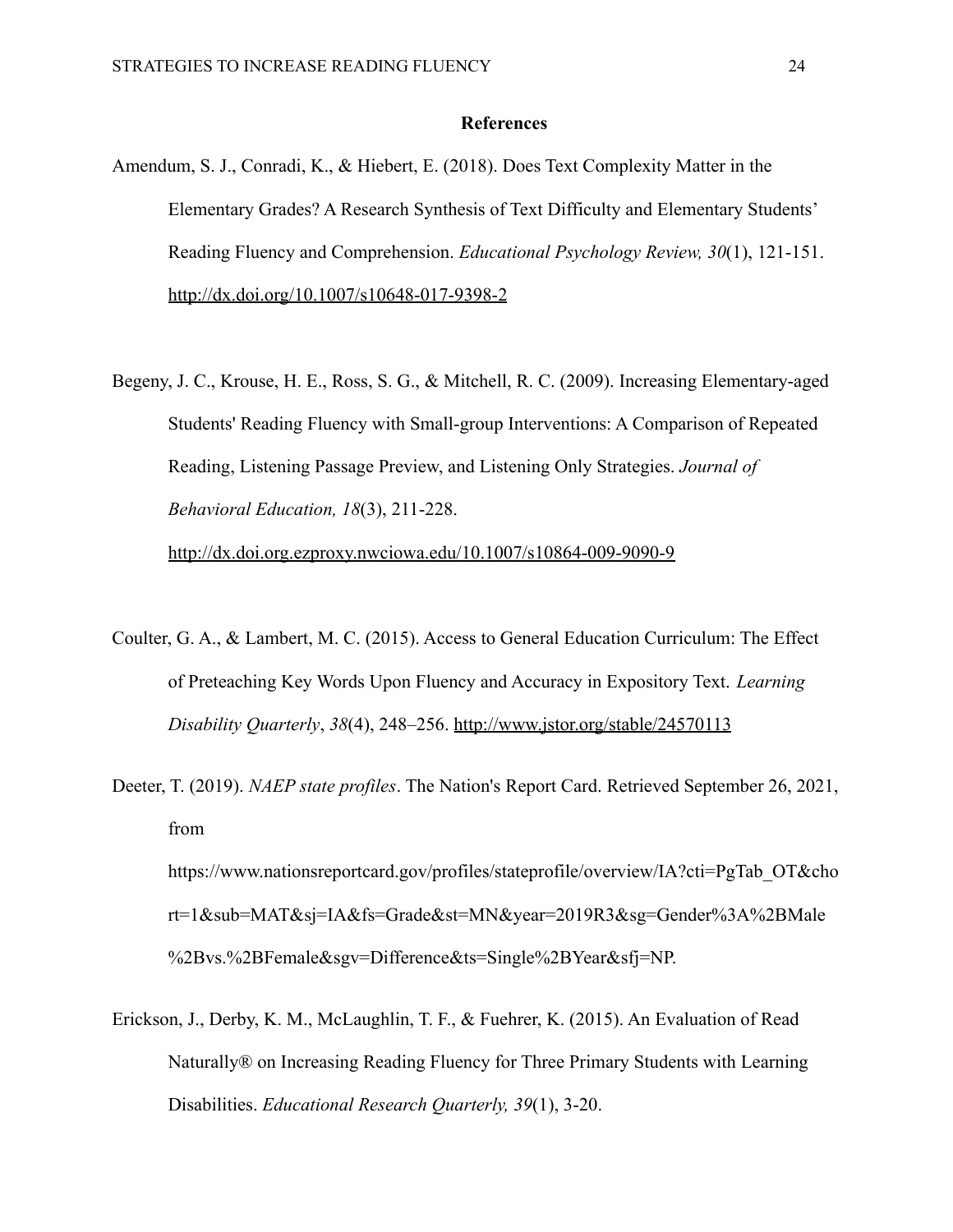http://ezproxy.nwciowa.edu/login?url=https://www.proquest.com/scholarly-journals/eval uation-read-naturally®-on-increasing-reading/docview/1711213028/se-2?accountid=283 06

Guerin, A., & Murphy, B. (2015). Repeated reading as a method to improve reading fluency for struggling adolescent readers. Journal of Adolescent & Adult Literacy, 58(7), 551–560. <https://doi.org/10.1002/jaal.395>

Idler, A. M., Mercer, S. H., Starosta, L., & Bartfai, J. M. (2017). Effects of a Mindful Breathing Exercise During Reading Fluency Intervention for Students with Attentional Difficulties. *Contemporary School Psychology, 21*(4), 323-334. <http://dx.doi.org/10.1007/s40688-017-0132-3>

- International Literacy Association. (2018). *Reading fluently does not mean reading fast* [Literacy leadership brief]. Newark, DE.
- Jasmine, J., & Schiesl, P. (2009). The effects of word walls and word wall activities on the reading fluency of first grade students. Reading Horizons, 49(4), 301–314.
- Jones, K. M., Wickstrom, K. F., Noltemeyer, A. L., Brown, S. M., Schuka, J. R., & Therrien, W. J. (2009). An Experimental Analysis of Reading Fluency. *Journal of Behavioral Education, 18*(1), 35-55. <http://dx.doi.org.ezproxy.nwciowa.edu/10.1007/s10864-009-9082-9>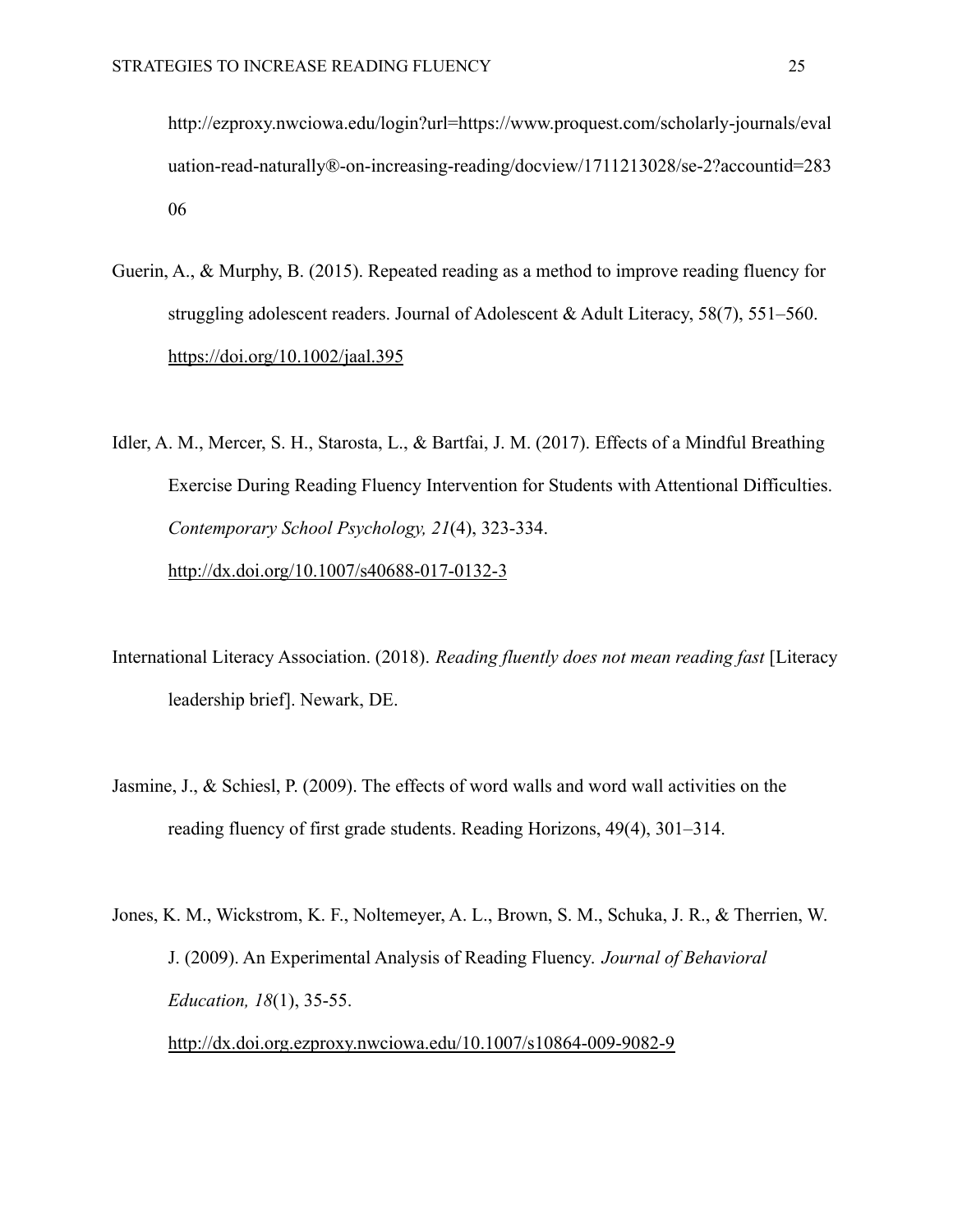- Kjeldsen, A.-C., Educ, L., Saarento-Zaprudin, S. K., & Niemi, P. O. (2019). Kindergarten training in phonological awareness: fluency and comprehension gains are greatest for readers at risk in grades 1 through 9. Journal of Learning Disabilities, 52(5), 366–382.
- Kuhn, M., Rasinski, T., & Zimmerman, B. (2014). Integrated Fluency Instruction: Three Approaches for Working with Struggling Readers. *International Electronic Journal of Elementary Education, 7*(1), 71-81. [http://ezproxy.nwciowa.edu/login?url=https://www.proquest.com/scholarly-journals/integ](http://ezproxy.nwciowa.edu/login?url=https://www.proquest.com/scholarly-journals/integrated-fluency-instruction-three-approaches/docview/1630429549/se-2) [rated-fluency-instruction-three-approaches/docview/1630429549/se-2](http://ezproxy.nwciowa.edu/login?url=https://www.proquest.com/scholarly-journals/integrated-fluency-instruction-three-approaches/docview/1630429549/se-2)
- Kuhn, M. R., Schwanenflugel, P. J., & Meisinger, E. B. (2010). Aligning theory and assessment of reading fluency: automaticity, prosody, and definitions of fluency. Reading Research Quarterly, 45(2), 230–251. https://doi.org/10.1598/RRQ.45.2.4
- Lee, J., &; Yoon, S. Y. (2017). The effects of repeated reading on reading fluency for students with reading disabilities. Journal of Learning Disabilities, 50(2), 213–224. <https://doi.org/10.1177/0022219415605194>
- LaBerge, D., & Samuels, J. (1974). Toward a theory of automatic information processing in reading. *Cognitive Psychology, 6*(2), 293-323.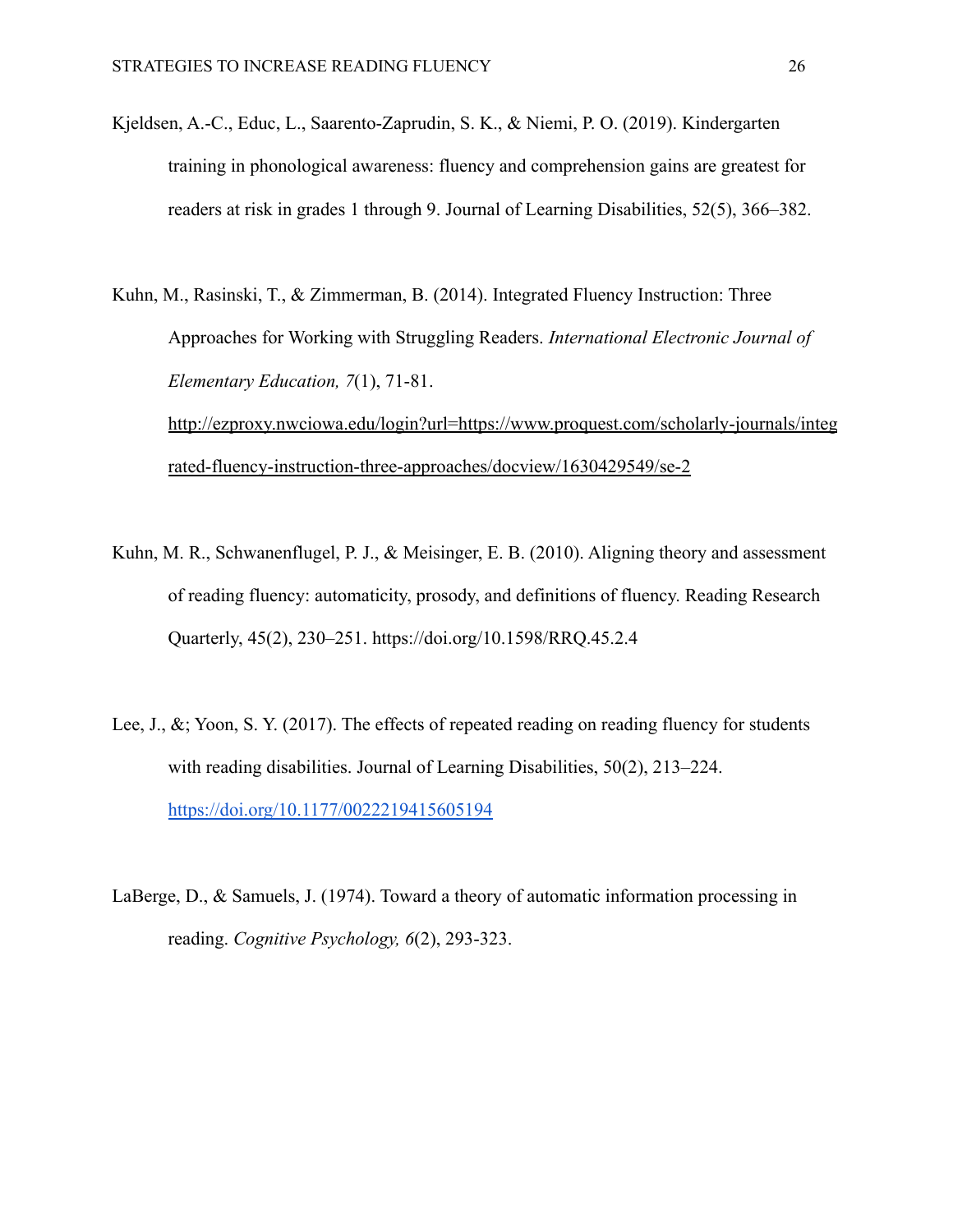- Maki, K. E., & Adams, S. R. (2019). Evaluating the effects of repeated reading and continuous reading using a standardized dosage of words read. Psychology in the Schools, 56(5), 635–651. <https://doi.org/10.1002/pits.22241>
- Morgan, S. V., McLaughlin, T. F., Webe, K. P., & Bolich, B. (2016). Increasing Reading Fluency using Read Naturally® with Two Third Grade Students with Specific Learning Disabilities: A Replication of Erickson et al., 2015. *Educational Research Quarterly, 40*(1), 37-50. http://ezproxy.nwciowa.edu/login?url=https://www.proquest.com/scholarly-journals/incre asing-reading-fluency-using-read-naturally®/docview/1818037196/se-2?accountid=2830 6
- Mraz, M., Nichols, W., Caldwell, S., Beisley, R., Sargent, S., & Rupley, W. (2013). Improving Oral Reading Fluency through Readers Theatre. *Reading Horizons, 52*(2), 163-180. [http://ezproxy.nwciowa.edu/login?url=https://www-proquest-com.ezproxy.nwciowa.edu/s](http://ezproxy.nwciowa.edu/login?url=https://www-proquest-com.ezproxy.nwciowa.edu/scholarly-journals/improving-oral-reading-fluency-through-readers/docview/1329187659/se-2?accountid=28306) [cholarly-journals/improving-oral-reading-fluency-through-readers/docview/1329187659/](http://ezproxy.nwciowa.edu/login?url=https://www-proquest-com.ezproxy.nwciowa.edu/scholarly-journals/improving-oral-reading-fluency-through-readers/docview/1329187659/se-2?accountid=28306) [se-2?accountid=28306](http://ezproxy.nwciowa.edu/login?url=https://www-proquest-com.ezproxy.nwciowa.edu/scholarly-journals/improving-oral-reading-fluency-through-readers/docview/1329187659/se-2?accountid=28306)
- Rasinski, T.V. (1999). Exploring a method for estimating independent, instructional, and frustration reading rates. *Journal of Reading Psychology, 20*(1), 61-69.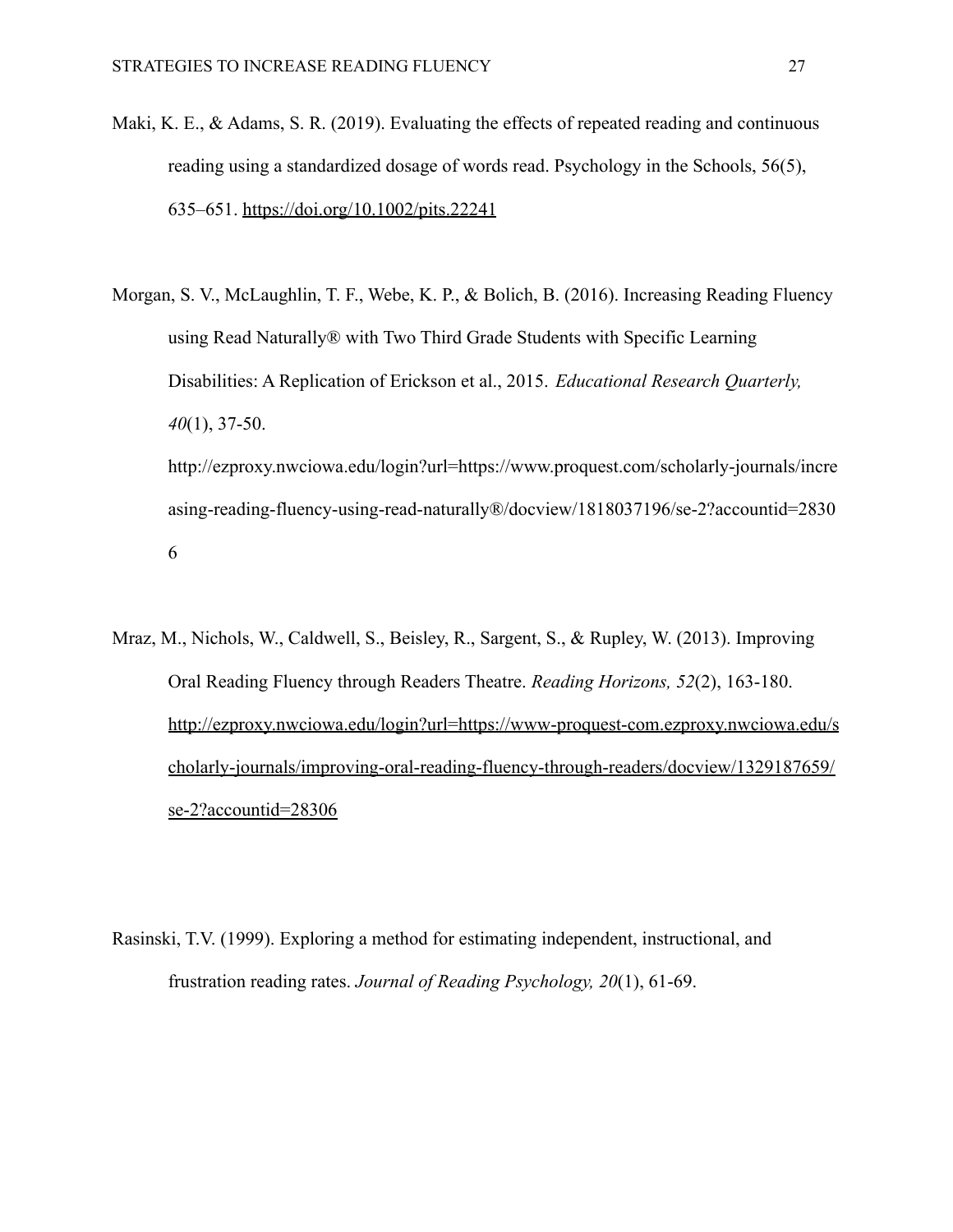- Rasinski, T.V. (2017). Readers who struggle: why many struggle and a modest proposal for improving their reading. The Reading Teacher, 70(5), 519–524. <https://doi.org/10.1002/trtr.1533>
- Rasinski, T.V., & Padak, N.D. (1998). How elementary students referred for compensatory reading instruction perform on school-based measures of word recognition, fluency, and comprehension. *Reading Psychology, 19*(2), 185-216.
- Rasinski, T., Yildirim, K., &; Nageldinger, J. (2011). Teaching tip: building fluency through the phrased text lesson. Reading Teacher, 65(4), 252–255.
- Reutzel, D. R., & Juth, S. (2014). Supporting the Development of Silent Reading Fluency: An Evidence-Based Framework for the Intermediate Grades (3-6). *International Electronic Journal of Elementary Education, 7*(1), 27-45. [http://ezproxy.nwciowa.edu/login?url=https://www.proquest.com/scholarly-journals/supp](http://ezproxy.nwciowa.edu/login?url=https://www.proquest.com/scholarly-journals/supporting-development-silent-reading-fluency/docview/1630429577/se-2?accountid=28306) [orting-development-silent-reading-fluency/docview/1630429577/se-2?accountid=28306](http://ezproxy.nwciowa.edu/login?url=https://www.proquest.com/scholarly-journals/supporting-development-silent-reading-fluency/docview/1630429577/se-2?accountid=28306)
- Ross, S. G., & Begeny, J. C. (2015). An Examination of Treatment Intensity with an Oral Reading Fluency Intervention: Do Intervention Duration and Student-Teacher Instructional Ratios Impact Intervention Effectiveness? *Journal of Behavioral Education, 24*(1), 11-32. <http://dx.doi.org/10.1007/s10864-014-9202-z>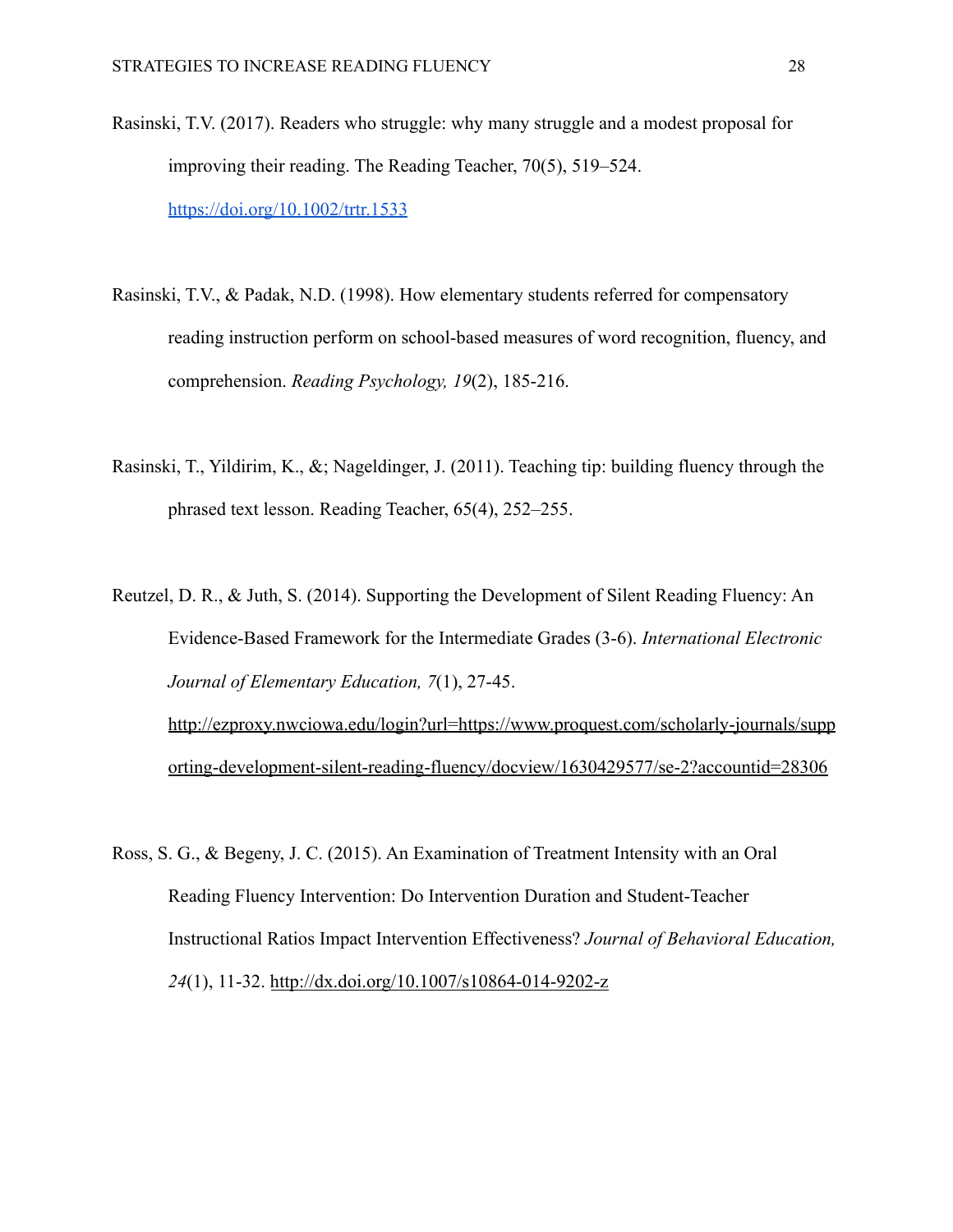- Schlesinger, N. W., & Gray, S. (2017). The impact of multisensory instruction on learning letter names and sounds, word reading, and spelling. *Annals of Dyslexia, 67*(3), 219-258. <http://dx.doi.org/10.1007/s11881-017-0140-z>
- Stahl, S.A., & Heubach, K. (2005). Fluency-oriented reading instruction. *Journal of Literacy Research, 37*(1), 25-60.
- Starr, K., Gwendolyn, C., Amanda, Y., Lefki, K. (2012). Reducing reading failure for kindergarten urban students : a study of early literacy instruction,treatment quality, and treatment duration. Remedial and Special Education, 33(2), 89–102. https://doi.org/10.1177/0741932510365359
- Strickland, W. D., Boon, R. T., & Mason, L. L. (2020). The Use of Repeated Reading with Systematic Error Correction for Elementary Students with Mild Intellectual Disability and Other Comorbid Disorders: A Systematic Replication Study. *Journal of Developmental and Physical Disabilities, 32*(5), 755-774. http://dx.doi.org/10.1007/s10882-019-09718-9
- Sukhram, D., &; Ellen Monda-Amaya, L. (2017). The effects of oral repeated reading with and without corrective feedback on middle school struggling readers. British Journal of Special Education, 44(1), 95–111. https://doi.org/10.1111/1467-8578.12162
- Toste, J. R., Capin, P., Williams, K. J., Cho, E., & Vaughn, S. (2019). Replication of an experimental study investigating the efficacy of a multisyllabic word reading intervention